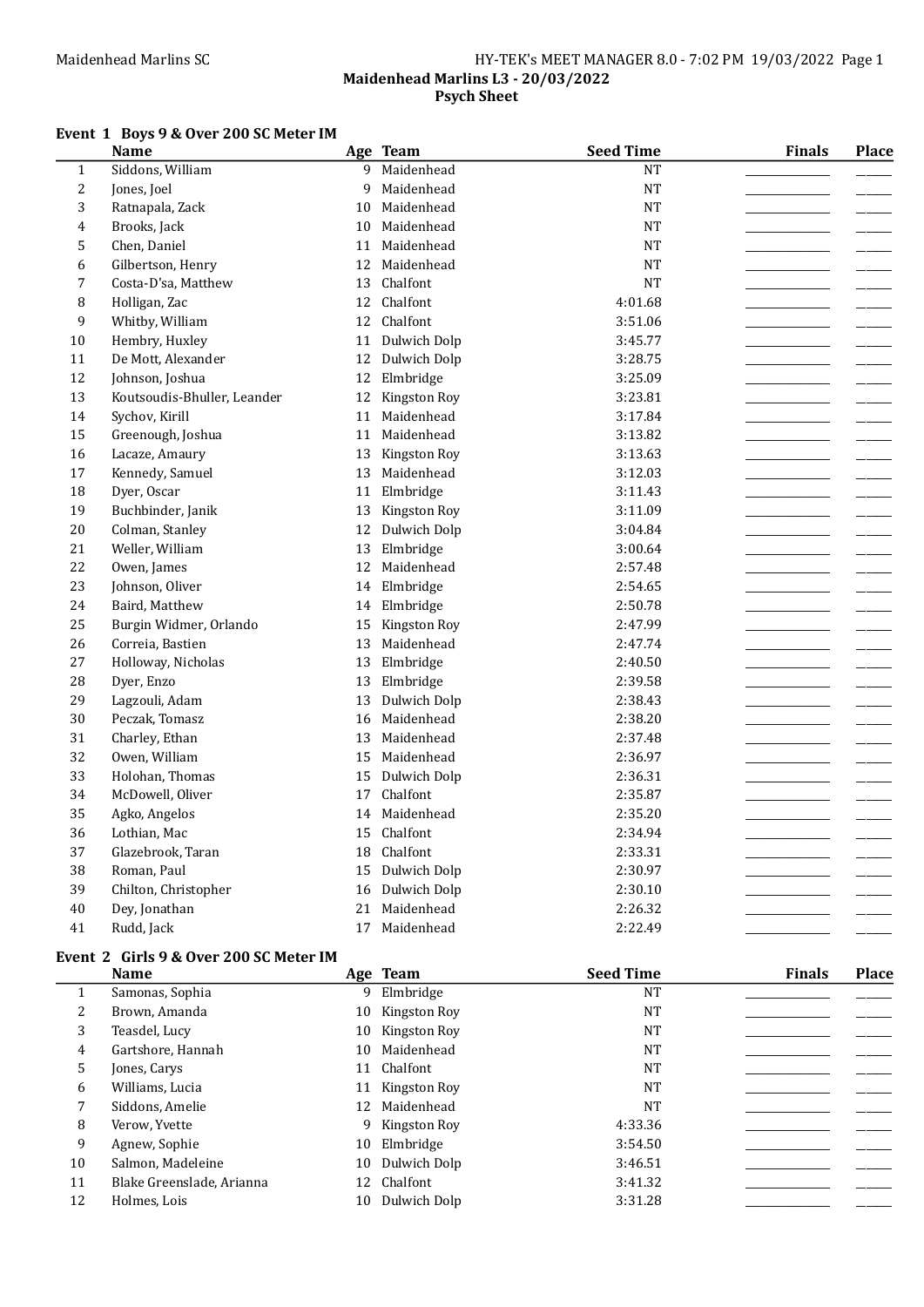## Event 2 ... (Girls 9 & Over 200 SC Meter IM)

| 13 | Beveridge-Gray, Elizabeth | 14 | Kingston Roy | 3:30.86 |
|----|---------------------------|----|--------------|---------|
| 14 | Dekkoun, Reem             | 12 | Dulwich Dolp | 3:29.81 |
| 15 | Butler, Iris              | 10 | Dulwich Dolp | 3:27.66 |
| 16 | Errajhi-Fernandez, Hannah | 13 | Kingston Roy | 3:22.63 |
| 17 | Woodward, Claudia         | 10 | Maidenhead   | 3:16.30 |
| 18 | Karatzas, Moira           | 12 | Kingston Roy | 3:15.83 |
| 19 | Hill, Chloe               | 12 | Kingston Roy | 3:08.33 |
| 20 | Summerfield, Mia          | 14 | Dulwich Dolp | 3:08.16 |
| 21 | Hulston, Elizabeth        | 12 | Dulwich Dolp | 3:08.16 |
| 22 | Howley, Rosa              | 13 | Maidenhead   | 3:05.68 |
| 23 | Maher, Elizabeth          | 13 | Elmbridge    | 3:04.23 |
| 24 | Cannon, Holly             | 13 | Maidenhead   | 3:02.87 |
| 25 | Garrigan, Sophie          | 13 | Dulwich Dolp | 3:01.06 |
| 26 | Leon Soon, Poppy          | 13 | Kingston Roy | 3:00.11 |
| 27 | Joyce, Poppy              | 13 | Kingston Roy | 2:55.98 |
| 28 | Then, Olivia              | 12 | Maidenhead   | 2:55.78 |
| 29 | Agnew, Lucy               | 13 | Elmbridge    | 2:54.61 |
| 30 | Slater, Bethan            | 12 | Chalfont     | 2:54.20 |
| 31 | Ryan, Elizabeth           | 14 | Maidenhead   | 2:51.99 |
| 32 | Jovanov, Lili             | 13 | Dulwich Dolp | 2:51.41 |
| 33 | Collins, Poppy            | 13 | Elmbridge    | 2:51.04 |
| 34 | Hempenstall, Amy          | 13 | Elmbridge    | 2:48.12 |
| 35 | Holligan, Zoe             | 16 | Chalfont     | 2:47.00 |
| 36 | Holligan, Zara            | 14 | Chalfont     | 2:46.00 |
| 37 | Ellender, Olivia          | 17 | Dulwich Dolp | 2:38.52 |
| 38 | Bridge, Elsa              | 14 | Dulwich Dolp | 2:37.63 |
| 39 | Glazebrook, Haniya        | 16 | Chalfont     | 2:36.38 |
| 40 | Mateos Cantero, Esther    | 14 | Maidenhead   | 2:33.92 |
| 41 | Gillatt, Jessica          | 24 | Maidenhead   | 2:24.30 |

## Event 3 Boys 9 & Over 50 SC Meter Freestyle

|              | <b>Name</b>        |    | Age Team     | <b>Seed Time</b> | <b>Finals</b> | <b>Place</b> |
|--------------|--------------------|----|--------------|------------------|---------------|--------------|
| $\mathbf{1}$ | Doughty, Jack      | 9  | Chalfont     | <b>NT</b>        |               |              |
| 2            | Cain, Aaron        | 10 | Chalfont     | $\rm{NT}$        |               |              |
| 3            | Foster, Joshi      | 10 | Chalfont     | <b>NT</b>        |               |              |
| 4            | Walsh, Henry       | 10 | Chalfont     | NT               |               |              |
| 5            | Whitby, Edward     | 10 | Chalfont     | <b>NT</b>        |               |              |
| 6            | Lee, Jonty         | 11 | Chalfont     | <b>NT</b>        |               |              |
| 7            | Hembry, Huxley     | 11 | Dulwich Dolp | <b>NT</b>        |               |              |
| 8            | Targett, Theo      | 11 | Maidenhead   | NT               |               |              |
| 9            | Foster, Jack       | 12 | Chalfont     | NT               |               |              |
| 10           | Boyadjian, Nathan  | 12 | Chalfont     | <b>NT</b>        |               |              |
| 11           | Gilbertson, Henry  | 12 | Maidenhead   | NT               |               |              |
| 12           | Kricha, Ismael     | 13 | Chalfont     | <b>NT</b>        |               |              |
| 13           | Kerr, Aidan        | 14 | Chalfont     | <b>NT</b>        |               |              |
| 14           | Fu, Justin         | 16 | Dulwich Dolp | <b>NT</b>        |               |              |
| 15           | Van Es, Simon      | 10 | Kingston Roy | 55.42            |               |              |
| 16           | Burfitt, Harry     | 9  | Maidenhead   | 50.96            |               |              |
| 17           | Sinclair, Robert   | 9  | Kingston Roy | 50.37            |               |              |
| 18           | Garrigan, Joe      | 10 | Dulwich Dolp | 49.60            |               |              |
| 19           | Leon Soon, Zak     | 9  | Kingston Roy | 49.47            |               |              |
| 20           | Tacey-Green, James | 9  | Maidenhead   | 48.81            |               |              |
| 21           | Adomaitis, Mantas  | 9  | Kingston Roy | 48.34            |               |              |
| 22           | Unsted, Jack       | 10 | Elmbridge    | 47.21            |               |              |
| 23           | Spurdle, Ethan     | 10 | Kingston Roy | 45.95            |               |              |
| 24           | McElhannan, Tom    | 10 | Elmbridge    | 44.81            |               |              |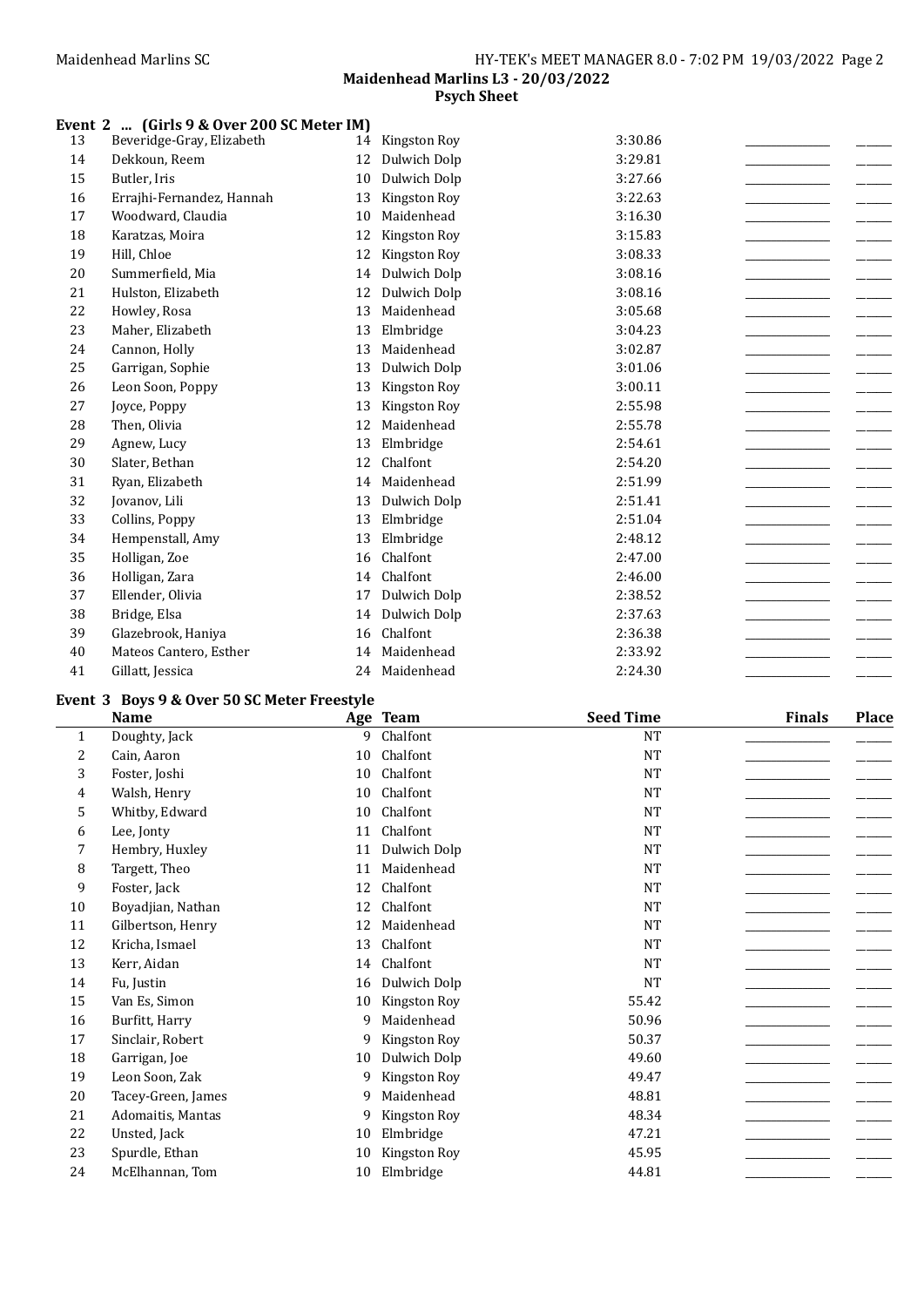## Event 3 ... (Boys 9 & Over 50 SC Meter Freestyle)

| 25     | Pak, Hyon-Soo               |    | 12 Kingston Roy          | 44.79 |  |
|--------|-----------------------------|----|--------------------------|-------|--|
| 26     | Kemmis, Raefe               | 9  | Maidenhead               | 44.65 |  |
| 27     | Colombo, Noah               | 11 | Kingston Roy             | 43.93 |  |
| 28     | Pool, Aidan                 | 10 | Kingston Roy             | 43.53 |  |
| 29     | Entenza Hueso, Bruno        | 10 | Kingston Roy             | 42.51 |  |
| 30     | Kwok, Liam                  | 10 | Dulwich Dolp             | 42.25 |  |
| 31     | Jadhav, Atharva             | 10 | Maidenhead               | 42.00 |  |
| 32     | Carlo, Gianluca             | 10 | Maidenhead               | 41.45 |  |
| 33     | Dickinson, Myles            | 11 | Kingston Roy             | 41.41 |  |
| 34     | Schirmer, Oscar             | 10 | Kingston Roy             | 40.56 |  |
| 35     | Brooks, Jack                | 10 | Maidenhead               | 40.08 |  |
| 36     | Bayraktar, Can              | 11 | Kingston Roy             | 39.84 |  |
| 37     | Lofts, Theo                 | 10 | Maidenhead               | 39.71 |  |
| 38     | Hampton, Tom                |    | 12 Chalfont              | 39.57 |  |
| 39     | Jones, Joel                 | 9  | Maidenhead               | 39.48 |  |
| 40     | Marine, Nikolai             | 10 | Kingston Roy             | 38.65 |  |
| 41     | Evans, Thomas               | 12 | Kingston Roy             | 38.34 |  |
| 42     | Ratnapala, Zack             | 10 | Maidenhead               | 38.26 |  |
| 43     | Zhou, Sansan                | 11 | Dulwich Dolp             | 38.06 |  |
| 44     | Whitby, William             | 12 | Chalfont                 | 38.06 |  |
| 45     | De Mott, Alexander          | 12 | Dulwich Dolp             | 38.05 |  |
| 46     | Johnson, Joshua             | 12 |                          | 37.88 |  |
|        |                             |    | Elmbridge<br>Maidenhead  |       |  |
| 47     | Sychov, Kirill              | 11 |                          | 37.71 |  |
| 48     | Luo, Richie                 |    | 11 Kingston Roy          | 36.87 |  |
| 49     | Siddique, Sufiyan           | 13 | Dulwich Dolp             | 36.35 |  |
| 50     | Spencer-Jones, Remi         | 11 | Maidenhead               | 36.34 |  |
| 51     | Holligan, Zac               | 12 | Chalfont                 | 35.94 |  |
| 52     | Buchbinder, Janik           | 13 | Kingston Roy             | 35.92 |  |
| 53     | Chen, Daniel                | 11 | Maidenhead               | 35.86 |  |
| 54     | Dore, Oliver                | 11 | Kingston Roy             | 35.44 |  |
| 55     | Dekkoun, Omar               | 14 | Dulwich Dolp             | 35.41 |  |
| 56     | Alampi, Dario               | 11 | Elmbridge                | 35.20 |  |
| 57     | Beale, Luke                 | 12 | Maidenhead               | 35.16 |  |
| 58     | Bucur, Alexandru            | 14 | Dulwich Dolp             | 35.00 |  |
| 59     | Koutsoudis-Bhuller, Leander | 12 | Kingston Roy<br>Chalfont | 34.94 |  |
| 60     | Wagner, Jake                | 15 |                          | 34.81 |  |
| 61     | Karatzas, Yaseen            |    | 14 Kingston Roy          | 34.54 |  |
| 62     | Bayraktar, Enis             |    | 12 Kingston Roy          | 34.04 |  |
| 63     | Greenough, Joshua           |    | 11 Maidenhead            | 33.58 |  |
| 64     | Costa-D'sa, Matthew         | 13 | Chalfont                 | 33.03 |  |
| 65     | Fraser, Rory                |    | 12 Kingston Roy          | 32.95 |  |
| 66     | Hall, Samuel                | 13 | Elmbridge                | 32.93 |  |
| 67     | Colman, Stanley             | 12 | Dulwich Dolp             | 32.78 |  |
| 68     | Sangamneheri, Theodore      | 11 | Maidenhead               | 32.48 |  |
| 69     | Owen, James                 | 12 | Maidenhead               | 32.46 |  |
| $70\,$ | Jangra, Krish               | 16 | Maidenhead               | 32.06 |  |
| $71\,$ | Johnson, Oliver             | 14 | Elmbridge                | 32.02 |  |
| 72     | Kwok, Aidan                 | 13 | Dulwich Dolp             | 31.97 |  |
| 73     | Baird, Matthew              | 14 | Elmbridge                | 31.93 |  |
| 74     | Sheppard, Istvan            | 15 | Maidenhead               | 31.46 |  |
| 75     | Kennedy, Samuel             | 13 | Maidenhead               | 31.45 |  |
| 76     | Bryant, Lucas               | 12 | Maidenhead               | 31.30 |  |
| $77\,$ | Payton, Theo                | 13 | Elmbridge                | 31.08 |  |
| 78     | Lacaze, Amaury              | 13 | Kingston Roy             | 30.80 |  |
| 79     | Correia, Bastien            | 13 | Maidenhead               | 30.32 |  |
| 80     | Blackburn, Xavier           |    | 13 Dulwich Dolp          | 29.69 |  |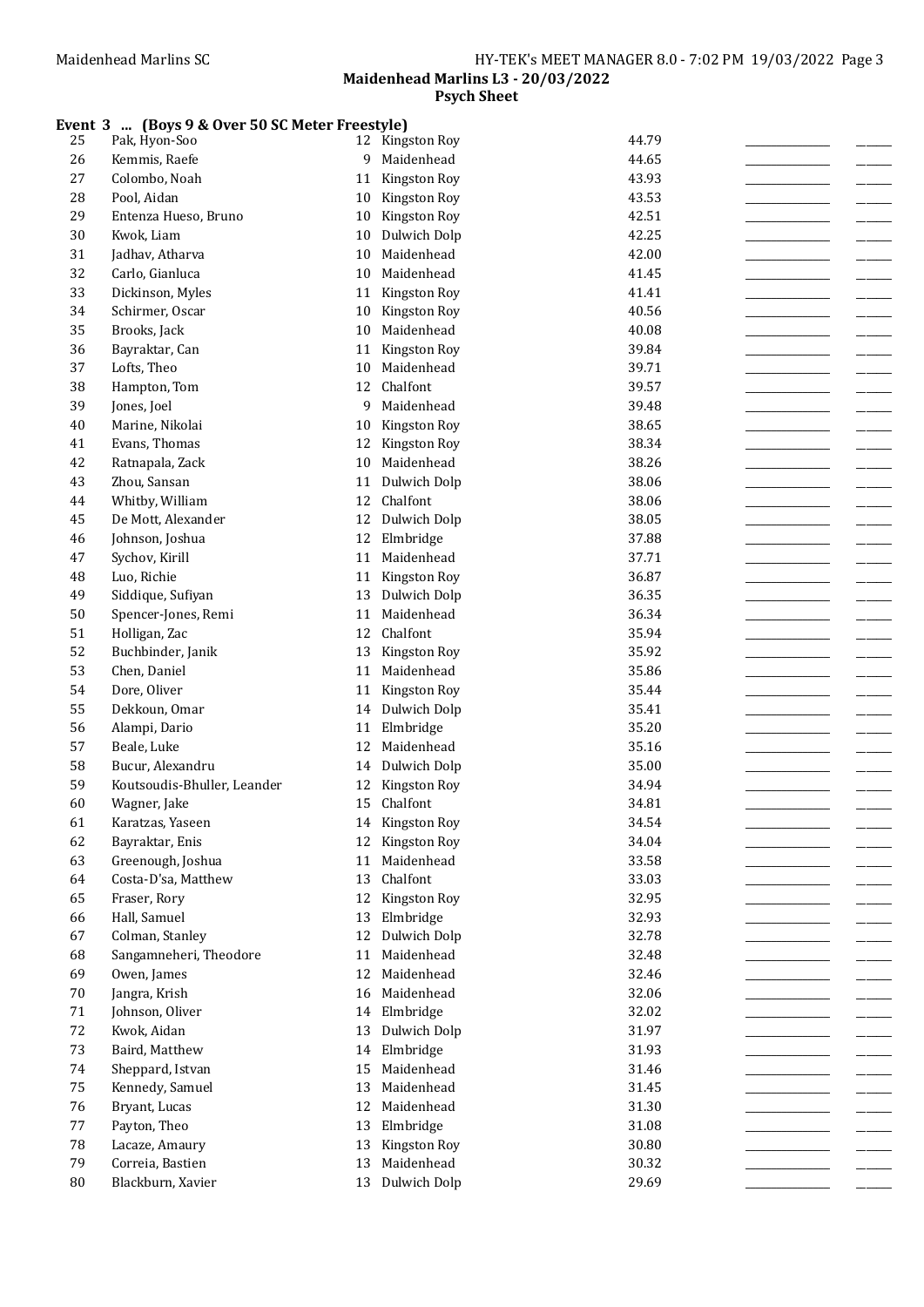## Event 3 ... (Boys 9 & Over 50 SC Meter Freestyle)

| 81 | Lagzouli, Adam         | 13 | Dulwich Dolp | 29.61 |  |
|----|------------------------|----|--------------|-------|--|
| 82 | Burgin Widmer, Orlando | 15 | Kingston Roy | 29.49 |  |
| 83 | Lothian, Mac           | 15 | Chalfont     | 29.44 |  |
| 84 | Collins, Thomas        | 14 | Elmbridge    | 29.12 |  |
| 85 | McDowell, Oliver       | 17 | Chalfont     | 29.11 |  |
| 86 | Owen, William          | 15 | Maidenhead   | 28.94 |  |
| 87 | Potter, Callum         | 14 | Maidenhead   | 28.80 |  |
| 88 | Glazebrook, Taran      | 18 | Chalfont     | 28.40 |  |
| 89 | Agko, Angelos          | 14 | Maidenhead   | 27.76 |  |
| 90 | Supov, Anton           | 14 | Maidenhead   | 27.72 |  |
| 91 | Holloway, Nicholas     | 13 | Elmbridge    | 27.60 |  |
| 92 | McGarvie, Luke         | 16 | Chalfont     | 27.50 |  |
| 93 | Roman, Paul            | 15 | Dulwich Dolp | 27.35 |  |
| 94 | Payton, Finlay         | 15 | Elmbridge    | 27.23 |  |
| 95 | Chilton, Christopher   | 16 | Dulwich Dolp | 26.71 |  |
| 96 | Thurlow, Sebastian     | 15 | Dulwich Dolp | 26.70 |  |
| 97 | Benton, Henry          | 15 | Maidenhead   | 26.60 |  |
| 98 | Roberts, Daniel        | 17 | Kingston Roy | 26.46 |  |
| 99 | Peczak, Tomasz         | 16 | Maidenhead   | 25.70 |  |

## Event 4 Girls 9 & Over 50 SC Meter Freestyle

|                | <b>Name</b>              |    | Age Team     | <b>Seed Time</b> | <b>Finals</b> | <b>Place</b> |
|----------------|--------------------------|----|--------------|------------------|---------------|--------------|
| $\mathbf{1}$   | Eastwood, Isabelle       | 9  | Kingston Roy | <b>NT</b>        |               |              |
| $\overline{c}$ | Fletcher, Ana            | 9  | Kingston Roy | <b>NT</b>        |               |              |
| 3              | Hatton, Emily            | 10 | Elmbridge    | <b>NT</b>        |               |              |
| $\overline{4}$ | Salmon, Madeleine        | 10 | Dulwich Dolp | NT               |               |              |
| 5              | Drissell, Alina          | 11 | Chalfont     | <b>NT</b>        |               |              |
| 6              | Orfinada, Chelsy         | 11 | Dulwich Dolp | <b>NT</b>        |               |              |
| 7              | Camburn, Arabella        | 11 | Kingston Roy | NT               |               |              |
| 8              | Barker, Lucy             | 13 | Chalfont     | <b>NT</b>        |               |              |
| 9              | Chen, Abigail            | 9  | Kingston Roy | 1:13.66          |               |              |
| $10\,$         | Lacaze, Malena           | 9  | Kingston Roy | 1:09.84          |               |              |
| 11             | Riontino, Kate           | 12 | Kingston Roy | 1:02.00          |               |              |
| 12             | Ajith, Thulashi          | 11 | Kingston Roy | 1:00.16          |               |              |
| 13             | Buchbinder, Leonie       | 10 | Kingston Roy | 59.97            |               |              |
| 14             | Singleton, Lyndsay       | 10 | Kingston Roy | 55.21            |               |              |
| 15             | Horne, Eleanor           | 10 | Chalfont     | 55.09            |               |              |
| 16             | Spencer, Siena           | 11 | Kingston Roy | 52.88            |               |              |
| 17             | Khan, Maryam             | 9  | Kingston Roy | 51.80            |               |              |
| 18             | Collins, Florence        | 9  | Elmbridge    | 51.72            |               |              |
| 19             | Teasdel, Lucy            | 10 | Kingston Roy | 51.71            |               |              |
| 20             | Lacaze, Emeline          | 11 | Kingston Roy | 50.25            |               |              |
| 21             | Tipper, Luna             | 9  | Kingston Roy | 50.03            |               |              |
| 22             | Porter, Eliza            | 11 | Kingston Roy | 47.80            |               |              |
| 23             | Carroll, Iona            | 10 | Kingston Roy | 47.34            |               |              |
| 24             | Huwendiek, Lilly         | 9  | Kingston Roy | 46.99            |               |              |
| 25             | Sharma, Poppy            | 12 | Chalfont     | 46.90            |               |              |
| 26             | Verow, Yvette            | 9  | Kingston Roy | 46.73            |               |              |
| 27             | Garrigan, Eloise         | 10 | Dulwich Dolp | 46.21            |               |              |
| 28             | Tang, Ziqi               | 11 | Elmbridge    | 46.03            |               |              |
| 29             | Maher, Caitlyn           | 11 | Elmbridge    | 45.66            |               |              |
| 30             | Pacheco-Walsh, Lilly-Mai | 10 | Kingston Roy | 45.27            |               |              |
| 31             | Brown, Amanda            | 10 | Kingston Roy | 44.93            |               |              |
| 32             | Fleming, Alice           | 10 | Maidenhead   | 44.28            |               |              |
| 33             | Hayman, Arianya          | 10 | Kingston Roy | 44.27            |               |              |
| 34             | Chicote Amigo, Valentina | 10 | Maidenhead   | 43.89            |               |              |
|                |                          |    |              |                  |               |              |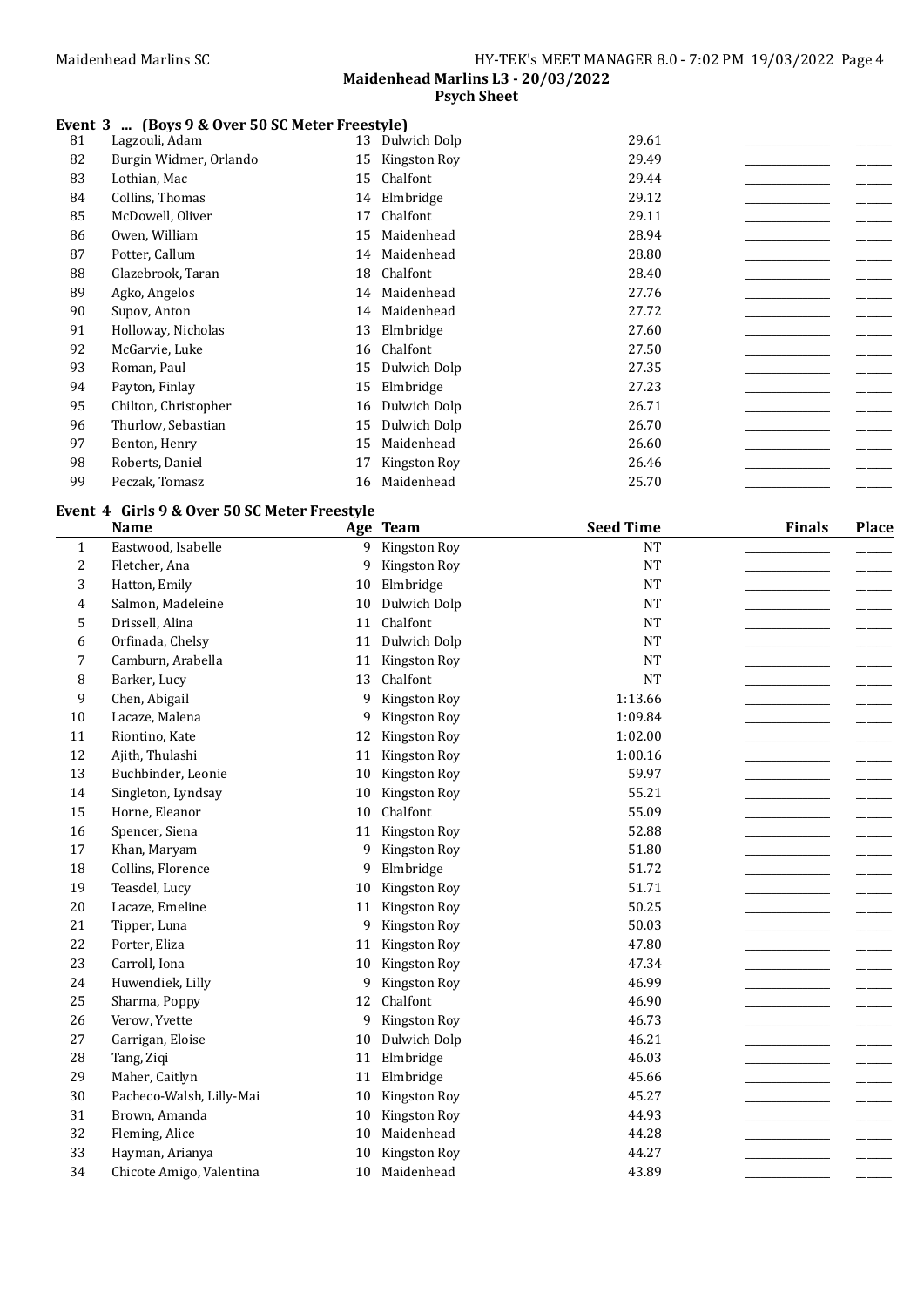# Event 4 ... (Girls 9 & Over 50 SC Meter Freestyle)

| 35 | Archer, Evelyn            |    | 11 Kingston Roy | 43.30 |
|----|---------------------------|----|-----------------|-------|
| 36 | Szawarska, Alicja         | 11 | Chalfont        | 43.17 |
| 37 | Sinclair, Isabelle        | 12 | Kingston Roy    | 42.89 |
| 38 | Todd, Abigail             | 9  | Maidenhead      | 42.80 |
| 39 | Babcock, Elizabeth        | 10 | Maidenhead      | 42.44 |
| 40 | Lathwell, Eloise          | 11 | Maidenhead      | 41.73 |
| 41 | Francis, Shreya           | 12 | Kingston Roy    | 41.68 |
| 42 | Eales, Emmeline           | 9  | Kingston Roy    | 41.15 |
| 43 | Ritchie, Sinead           | 12 | Kingston Roy    | 41.14 |
| 44 | Ross, Zoe                 | 10 | Kingston Roy    | 40.70 |
| 45 | Bowen, Ava                | 12 | Dulwich Dolp    | 40.53 |
| 46 | De Villiers, Emily        | 12 | Kingston Roy    | 40.46 |
| 47 | Samonas, Sophia           | 9  | Elmbridge       | 40.39 |
| 48 | Swift, Bessie             | 15 | Maidenhead      | 40.22 |
| 49 | Pye, Emily                | 12 | Dulwich Dolp    | 40.18 |
| 50 | Coady, Edith              | 13 | Chalfont        | 39.91 |
| 51 | Holmes, Lois              | 10 | Dulwich Dolp    | 39.82 |
| 52 |                           | 11 | Kingston Roy    | 38.70 |
| 53 | Kincaid, Jasmine          |    |                 |       |
|    | Summerfield, Mia          | 14 | Dulwich Dolp    | 38.13 |
| 54 | Littley, Mia              | 10 | Maidenhead      | 37.98 |
| 55 | Butler, Iris              | 10 | Dulwich Dolp    | 37.96 |
| 56 | Forshaw, Grace            | 11 | Kingston Roy    | 37.95 |
| 57 | Blake Greenslade, Arianna | 12 | Chalfont        | 37.94 |
| 58 | Peirani, Emily            | 13 | Elmbridge       | 37.87 |
| 59 | Bilgin, Lale              | 9  | Dulwich Dolp    | 37.75 |
| 60 | Tang, Daisy               | 11 | Chalfont        | 37.75 |
| 61 | Shamdasani, Laura         | 12 | Kingston Roy    | 37.29 |
| 62 | Boyce, Jessica            | 11 | Maidenhead      | 37.25 |
| 63 | Siddons, Amelie           | 12 | Maidenhead      | 37.18 |
| 64 | Nakazawa, Chiharu         | 11 | Elmbridge       | 36.93 |
| 65 | Agnew, Sophie             | 10 | Elmbridge       | 36.88 |
| 66 | Karatzas, Moira           | 12 | Kingston Roy    | 36.76 |
| 67 | Lucas, Delilah            | 13 | Maidenhead      | 36.67 |
| 68 | Williams, Lucia           | 11 | Kingston Roy    | 36.49 |
| 69 | Maher, Elizabeth          | 13 | Elmbridge       | 36.16 |
| 70 | Kemmis, Aurelia           | 13 | Maidenhead      | 36.14 |
| 71 | Andrea, Hanna             | 12 | Maidenhead      | 35.80 |
| 72 | Morgan, Vivienne          |    | 11 Maidenhead   | 35.78 |
| 73 | Muscat, Sophia            | 14 | Chalfont        | 35.42 |
| 74 | Shanly, Cora              | 12 | Maidenhead      | 34.92 |
| 75 | Errajhi-Fernandez, Hannah |    | 13 Kingston Roy | 34.71 |
| 76 | Dekkoun, Reem             |    | 12 Dulwich Dolp | 34.69 |
| 77 | Halliday, Bronwyn         | 13 | Elmbridge       | 34.66 |
| 78 | Sharp, Abigail            | 14 | Chalfont        | 34.61 |
| 79 | Beveridge-Gray, Elizabeth | 14 | Kingston Roy    | 34.34 |
| 80 | Howley, Rosa              | 13 | Maidenhead      | 34.27 |
| 81 | Campbell, Niamh           | 13 | Maidenhead      | 34.18 |
| 82 | Hill, Chloe               | 12 | Kingston Roy    | 34.12 |
| 83 | Doughty, Jessica          | 11 | Chalfont        | 33.80 |
| 84 | Hulston, Elizabeth        | 12 | Dulwich Dolp    | 33.57 |
| 85 | Platt, Imogen             | 12 | Maidenhead      | 33.41 |
| 86 | Phillips, Emma            | 13 | Kingston Roy    | 33.36 |
| 87 | Sheppard, Phoebe          | 14 | Elmbridge       | 33.22 |
| 88 | Jovanov, Lili             | 13 | Dulwich Dolp    | 33.07 |
| 89 | Pousiou, Isavella         | 13 | Wycombe Dist    | 32.73 |
| 90 | Cannon, Holly             |    | 13 Maidenhead   | 32.69 |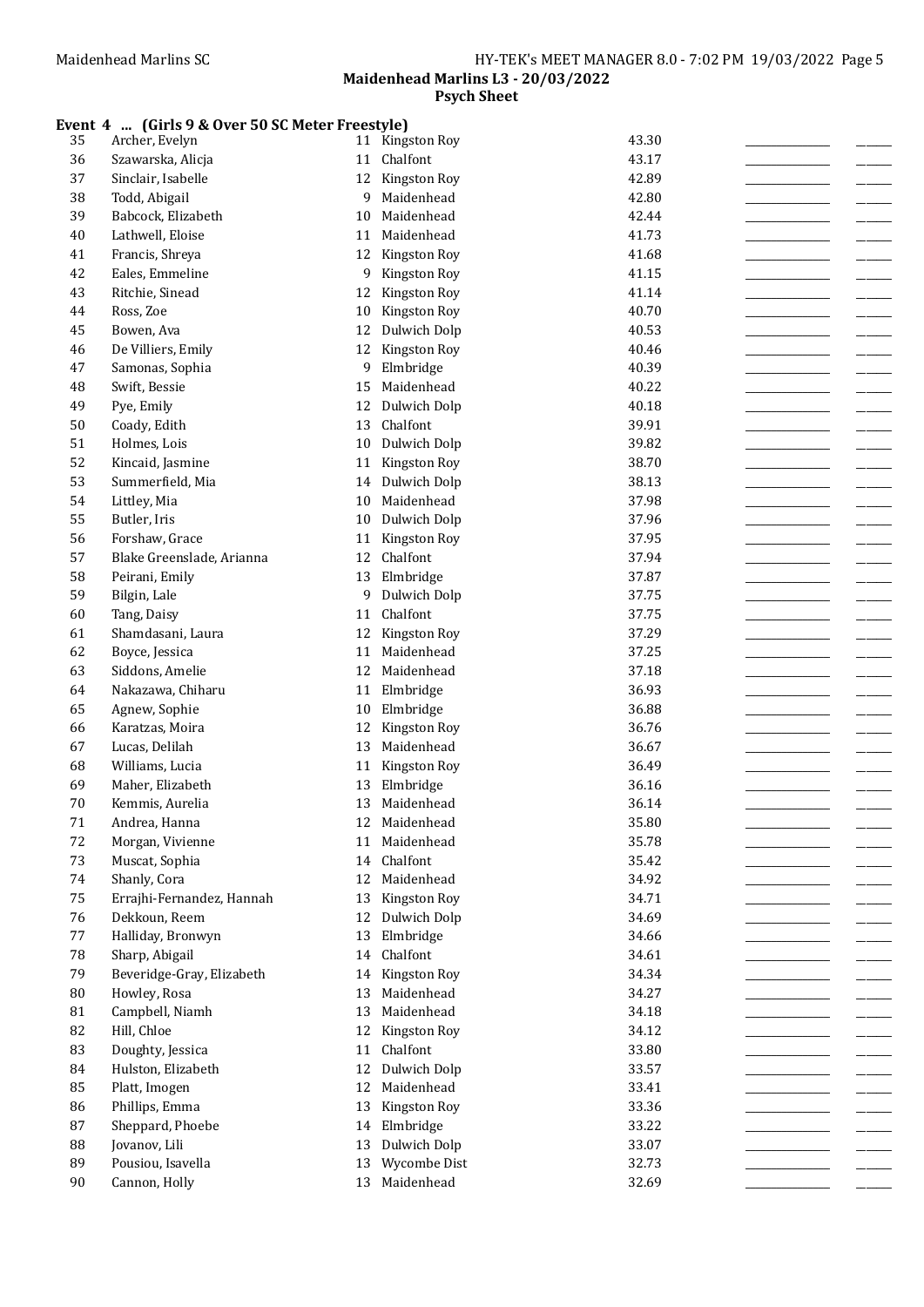## Event 4 ... (Girls 9 & Over 50 SC Meter Freestyle)

| 91  | Leon Soon, Poppy   |    | 13 Kingston Roy | 32.55 |  |
|-----|--------------------|----|-----------------|-------|--|
| 92  | Doughty, Isabella  | 13 | Chalfont        | 32.55 |  |
| 93  | Garrigan, Sophie   | 13 | Dulwich Dolp    | 32.22 |  |
| 94  | Joyce, Poppy       | 13 | Kingston Roy    | 32.07 |  |
| 95  | Coups, Isla        | 12 | Elmbridge       | 32.03 |  |
| 96  | Todd, Sophia       | 12 | Maidenhead      | 32.00 |  |
| 97  | Agnew, Lucy        | 13 | Elmbridge       | 31.82 |  |
| 98  | Holohan, Ava       | 13 | Dulwich Dolp    | 31.76 |  |
| 99  | Harrison, Emily    | 12 | Chalfont        | 31.70 |  |
| 100 | Hempenstall, Amy   | 13 | Elmbridge       | 31.30 |  |
| 101 | Williamson, Sophie |    | 14 Dulwich Dolp | 30.87 |  |
| 102 | Then, Olivia       | 12 | Maidenhead      | 30.50 |  |
| 103 | Ryan, Elizabeth    | 14 | Maidenhead      | 30.30 |  |
| 104 | Slater, Bethan     | 12 | Chalfont        | 29.80 |  |
| 105 | Duell, Emilia      | 12 | Maidenhead      | 29.40 |  |
| 106 | Alampi, Alice      | 14 | Elmbridge       | 29.32 |  |
| 107 | Vafiadis, Kristi   | 16 | Chalfont        | 29.10 |  |
| 108 | Bridge, Elsa       |    | 14 Dulwich Dolp | 27.58 |  |

# Event 5 Boys 9 & Over 200 SC Meter Freestyle

|                | <b>Name</b>                 |    | Age Team     | <b>Seed Time</b> | <b>Finals</b> | <b>Place</b> |
|----------------|-----------------------------|----|--------------|------------------|---------------|--------------|
| $\mathbf{1}$   | Dorey, Oliver               | 9  | Kingston Roy | <b>NT</b>        |               |              |
| $\overline{c}$ | Sinclair, Robert            | 9  | Kingston Roy | <b>NT</b>        |               |              |
| 3              | Jones, Joel                 | 9  | Maidenhead   | <b>NT</b>        |               |              |
| 4              | Tacey-Green, James          | 9  | Maidenhead   | <b>NT</b>        |               |              |
| 5              | Van Es, Simon               | 10 | Kingston Roy | <b>NT</b>        |               |              |
| 6              | Colombo, Noah               | 11 | Kingston Roy | <b>NT</b>        |               |              |
| 7              | Luo, Richie                 | 11 | Kingston Roy | <b>NT</b>        |               |              |
| 8              | Beale, Luke                 | 12 | Maidenhead   | <b>NT</b>        |               |              |
| 9              | Gilbertson, Henry           | 12 | Maidenhead   | <b>NT</b>        |               |              |
| 10             | Costa-D'sa, Matthew         | 13 | Chalfont     | <b>NT</b>        |               |              |
| 11             | Dekkoun, Omar               | 14 | Dulwich Dolp | <b>NT</b>        |               |              |
| 12             | Marine, Nikolai             | 10 | Kingston Roy | 4:14.84          |               |              |
| 13             | Ralfs, Jace                 | 9  | Maidenhead   | 3:43.25          |               |              |
| 14             | Schirmer, Oscar             | 10 | Kingston Roy | 3:29.93          |               |              |
| 15             | Dore, Oliver                | 11 | Kingston Roy | 3:16.28          |               |              |
| 16             | Johnson, Joshua             | 12 | Elmbridge    | 3:11.03          |               |              |
| 17             | Bayraktar, Can              | 11 | Kingston Roy | 3:04.85          |               |              |
| 18             | Brooks, Jack                | 10 | Maidenhead   | 3:01.76          |               |              |
| 19             | Siddique, Sufiyan           | 13 | Dulwich Dolp | 2:57.51          |               |              |
| 20             | Fraser, Rory                | 12 | Kingston Roy | 2:52.73          |               |              |
| 21             | Wagner, Jake                | 15 | Chalfont     | 2:51.34          |               |              |
| 22             | Koutsoudis-Bhuller, Leander | 12 | Kingston Roy | 2:50.89          |               |              |
| 23             | Sychov, Kirill              | 11 | Maidenhead   | 2:50.73          |               |              |
| 24             | Davison, Alexander          | 12 | Maidenhead   | 2:49.78          |               |              |
| 25             | Rodger, Sam                 | 13 | Maidenhead   | 2:48.36          |               |              |
| 26             | Bucur, Alexandru            | 14 | Dulwich Dolp | 2:47.84          |               |              |
| 27             | Friesen, Finley             | 12 | Maidenhead   | 2:44.16          |               |              |
| 28             | Greenough, Joshua           | 11 | Maidenhead   | 2:43.25          |               |              |
| 29             | Griffiths, Joe              | 10 | Maidenhead   | 2:41.70          |               |              |
| 30             | Johnson, Oliver             | 14 | Elmbridge    | 2:40.94          |               |              |
| 31             | Weller, William             | 13 | Elmbridge    | 2:40.68          |               |              |
| 32             | Kennedy, Samuel             | 13 | Maidenhead   | 2:38.68          |               |              |
| 33             | Kwok, Aidan                 | 13 | Dulwich Dolp | 2:37.38          |               |              |
| 34             | Lacaze, Amaury              | 13 | Kingston Roy | 2:37.13          |               |              |
| 35             | Hall, Samuel                |    | 13 Elmbridge | 2:31.58          |               |              |
|                |                             |    |              |                  |               |              |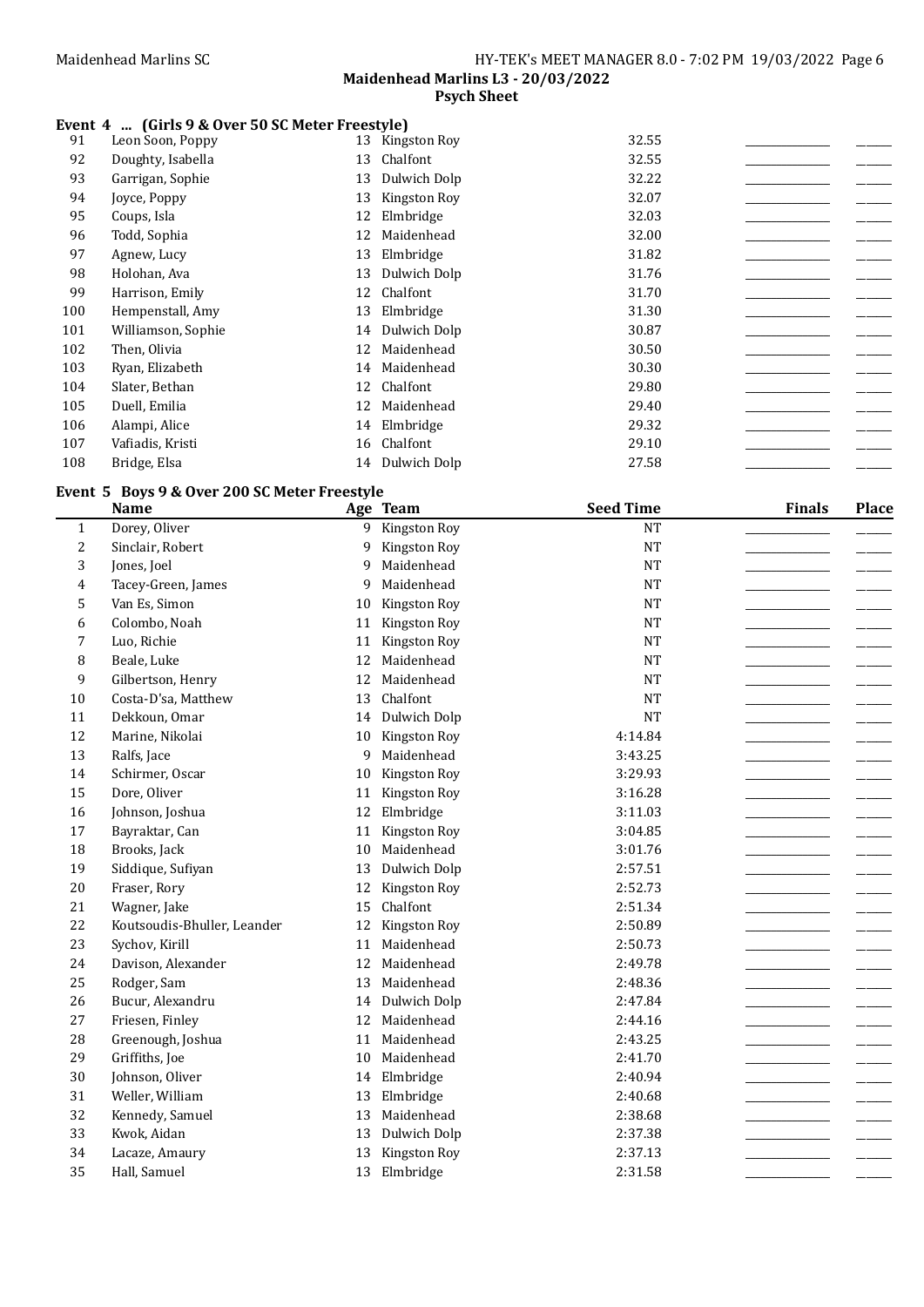### Event 5 ... (Boys 9 & Over 200 SC Meter Freestyle)

| 36 | Sheppard, Istvan      | 15 | Maidenhead      | 2:31.53 |  |
|----|-----------------------|----|-----------------|---------|--|
| 37 | Hall, Daniel          | 14 | Maidenhead      | 2:30.79 |  |
| 38 | Payton, Theo          | 13 | Elmbridge       | 2:29.37 |  |
| 39 | Bryant, Lucas         | 12 | Maidenhead      | 2:26.08 |  |
| 40 | Potter, Callum        | 14 | Maidenhead      | 2:23.10 |  |
| 41 | Agko, Angelos         |    | 14 Maidenhead   | 2:19.51 |  |
| 42 | Lagzouli, Adam        | 13 | Dulwich Dolp    | 2:18.84 |  |
| 43 | Roman, Paul           | 15 | Dulwich Dolp    | 2:11.67 |  |
| 44 | Djidetchian, Theodore |    | 16 Dulwich Dolp | 2:11.39 |  |
| 45 | McGarvie, Luke        |    | 16 Chalfont     | 2:08.80 |  |
| 46 | Payton, Finlay        | 15 | Elmbridge       | 2:08.72 |  |
| 47 | Peczak, Tomasz        | 16 | Maidenhead      | 2:07.70 |  |
| 48 | Supov, Anton          |    | 14 Maidenhead   | 2:07.34 |  |
| 49 | Chilton, Christopher  | 16 | Dulwich Dolp    | 2:03.52 |  |

## Event 6 Girls 9 & Over 200 SC Meter Butterfly

| <b>Name</b>       | Age Team        | <b>Seed Time</b> | <b>Finals</b> | <b>Place</b> |
|-------------------|-----------------|------------------|---------------|--------------|
| Collins, Poppy    | 13 Elmbridge    | <b>NT</b>        |               |              |
| Garrigan, Sophie  | 13 Dulwich Dolp | 3:29.71          |               |              |
| Taylor, Charlotte | 16 Dulwich Dolp | 2:46.60          |               |              |

# Event 7 Boys 9 & Over 100 SC Meter Breaststroke

|              | <b>Name</b>         |              | Age Team     | <b>Seed Time</b> | <b>Finals</b> | <b>Place</b> |
|--------------|---------------------|--------------|--------------|------------------|---------------|--------------|
| $\mathbf{1}$ | Sinclair, Robert    | 9            | Kingston Roy | <b>NT</b>        |               |              |
| 2            | Adomaitis, Mantas   | 9            | Kingston Roy | <b>NT</b>        |               |              |
| 3            | Tacey-Green, James  | $\mathbf{q}$ | Maidenhead   | <b>NT</b>        |               |              |
| 4            | Jones, Joel         | 9            | Maidenhead   | <b>NT</b>        |               |              |
| 5            | Whitby, Edward      | 10           | Chalfont     | <b>NT</b>        |               |              |
| 6            | Garrigan, Joe       | 10           | Dulwich Dolp | <b>NT</b>        |               |              |
| 7            | Ratnapala, Zack     | 10           | Maidenhead   | <b>NT</b>        |               |              |
| 8            | Carlo, Gianluca     | 10           | Maidenhead   | <b>NT</b>        |               |              |
| 9            | Unsted, Jack        | 10           | Elmbridge    | <b>NT</b>        |               |              |
| 10           | Walsh, Henry        | 10           | Chalfont     | <b>NT</b>        |               |              |
| 11           | Foster, Joshi       | 10           | Chalfont     | <b>NT</b>        |               |              |
| 12           | Zhou, Sansan        | 11           | Dulwich Dolp | <b>NT</b>        |               |              |
| 13           | Targett, Theo       | 11           | Maidenhead   | <b>NT</b>        |               |              |
| 14           | Hembry, Huxley      | 11           | Dulwich Dolp | <b>NT</b>        |               |              |
| 15           | Goulty, Joseph      | 11           | Chalfont     | <b>NT</b>        |               |              |
| 16           | Lee, Jonty          | 11           | Chalfont     | <b>NT</b>        |               |              |
| 17           | Whitby, William     | 12           | Chalfont     | <b>NT</b>        |               |              |
| 18           | Foster, Jack        | 12           | Chalfont     | <b>NT</b>        |               |              |
| 19           | Evans, Thomas       | 12           | Kingston Roy | <b>NT</b>        |               |              |
| 20           | Boyadjian, Nathan   | 12           | Chalfont     | <b>NT</b>        |               |              |
| 21           | Kricha, Ismael      | 13           | Chalfont     | <b>NT</b>        |               |              |
| 22           | Costa-D'sa, Matthew | 13           | Chalfont     | <b>NT</b>        |               |              |
| 23           | Kerr, Aidan         | 14           | Chalfont     | <b>NT</b>        |               |              |
| 24           | Dekkoun, Omar       | 14           | Dulwich Dolp | <b>NT</b>        |               |              |
| 25           | Colombo, Noah       | 11           | Kingston Roy | 2:40.84          |               |              |
| 26           | Marine, Nikolai     | 10           | Kingston Roy | 2:31.86          |               |              |
| 27           | Burfitt, Harry      | 9            | Maidenhead   | 2:25.24          |               |              |
| 28           | Pool, Aidan         | 10           | Kingston Roy | 2:19.93          |               |              |
| 29           | Kemmis, Raefe       | 9            | Maidenhead   | 2:14.35          |               |              |
| 30           | Leon Soon, Zak      | 9            | Kingston Roy | 2:14.30          |               |              |
| 31           | Dorey, Oliver       | 9            | Kingston Roy | 2:13.77          |               |              |
| 32           | McElhannan, Tom     | 10           | Elmbridge    | 2:12.64          |               |              |
| 33           | Van Es, Simon       | 10           | Kingston Roy | 2:12.22          |               |              |
| 34           | Ralfs, Jace         | 9            | Maidenhead   | 2:11.63          |               |              |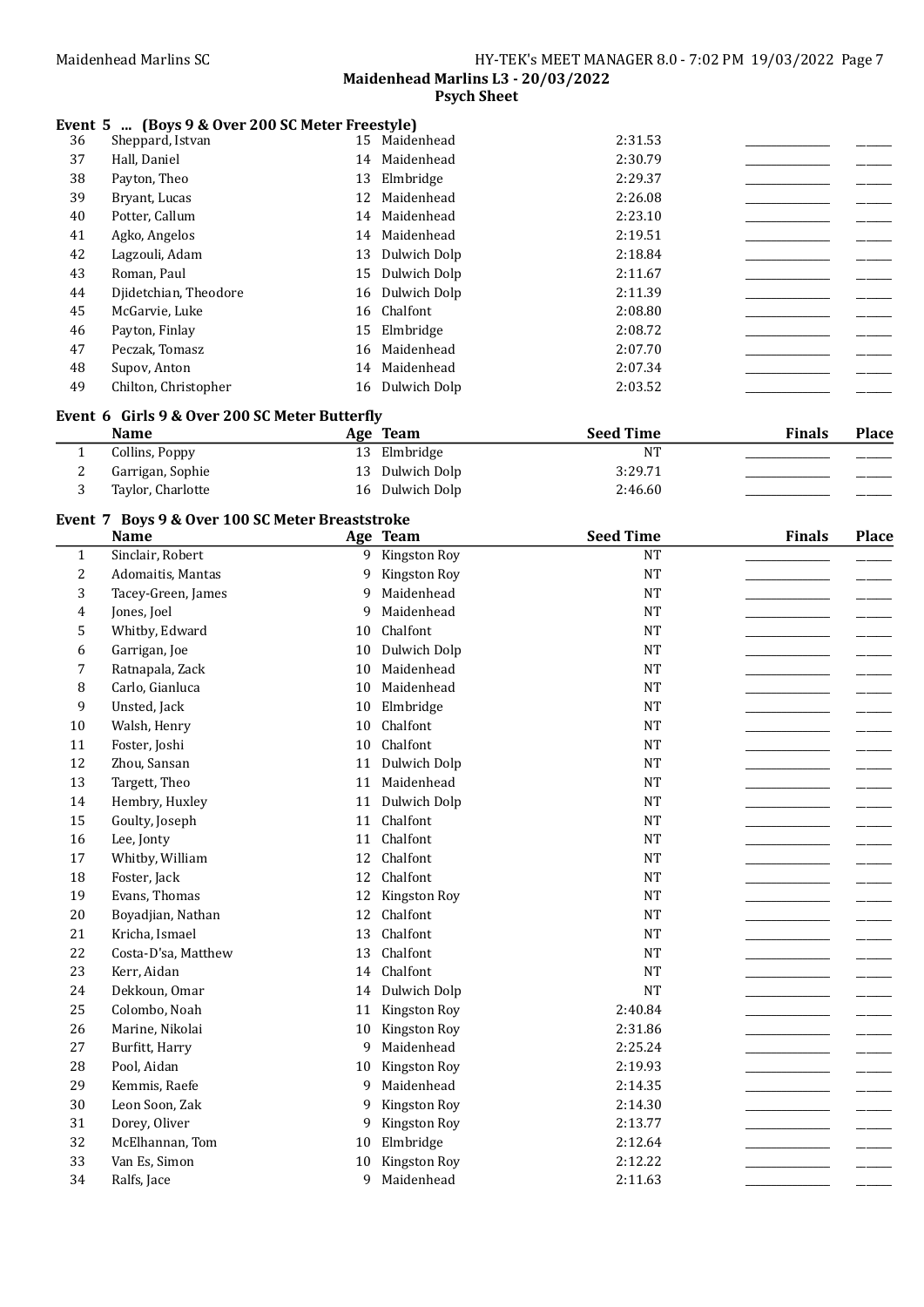#### Event 7 ... (Boys 9 & Over 100 SC Meter Breaststroke)

| 35 | Schirmer, Oscar        |    | 10 Kingston Roy | 2:07.84 |
|----|------------------------|----|-----------------|---------|
| 36 | Kwok, Liam             | 10 | Dulwich Dolp    | 2:02.34 |
| 37 | Holligan, Zac          | 12 | Chalfont        | 2:01.54 |
| 38 | Spencer-Jones, Remi    | 11 | Maidenhead      | 2:00.88 |
| 39 | Siddons, William       | 9  | Maidenhead      | 1:58.31 |
| 40 | De Mott, Alexander     | 12 | Dulwich Dolp    | 1:57.75 |
| 41 | Siddique, Sufiyan      | 13 | Dulwich Dolp    | 1:57.18 |
| 42 | Griffiths, Joe         | 10 | Maidenhead      | 1:55.54 |
| 43 | Luo, Richie            | 11 | Kingston Roy    | 1:49.39 |
| 44 | Dickinson, Myles       | 11 | Kingston Roy    | 1:48.69 |
| 45 | Davison, Alexander     | 12 | Maidenhead      | 1:48.05 |
| 46 | Chen, Daniel           | 11 | Maidenhead      | 1:44.03 |
| 47 | Fraser, Rory           | 12 | Kingston Roy    | 1:43.39 |
| 48 | Sangamneheri, Theodore | 11 | Maidenhead      | 1:42.75 |
| 49 | Dyer, Oscar            | 11 | Elmbridge       | 1:40.97 |
| 50 | Johnson, Joshua        | 12 | Elmbridge       | 1:40.05 |
| 51 | Colman, Stanley        | 12 | Dulwich Dolp    | 1:39.29 |
| 52 | Owen, James            | 12 | Maidenhead      | 1:34.34 |
| 53 | Kwok, Aidan            | 13 | Dulwich Dolp    | 1:33.90 |
| 54 | Bucur, Alexandru       | 14 | Dulwich Dolp    | 1:31.42 |
| 55 | Buchbinder, Janik      | 13 | Kingston Roy    | 1:31.26 |
| 56 | Correia, Bastien       | 13 | Maidenhead      | 1:28.08 |
| 57 | Johnson, Oliver        | 14 | Elmbridge       | 1:26.51 |
| 58 | Lacaze, Amaury         | 13 | Kingston Roy    | 1:23.92 |
| 59 | Blackburn, Xavier      | 13 | Dulwich Dolp    | 1:23.72 |
| 60 | Dyer, Enzo             | 13 | Elmbridge       | 1:23.10 |
| 61 | Lagzouli, Adam         | 13 | Dulwich Dolp    | 1:21.82 |
| 62 | Owen, William          | 15 | Maidenhead      | 1:20.65 |
| 63 | Rudd, Jack             | 17 | Maidenhead      | 1:20.59 |
| 64 | McDowell, Oliver       | 17 | Chalfont        | 1:20.55 |
| 65 | Charley, Ethan         | 13 | Maidenhead      | 1:20.14 |
| 66 | Roman, Paul            | 15 | Dulwich Dolp    | 1:19.34 |
| 67 | Thurlow, Sebastian     | 15 | Dulwich Dolp    | 1:17.98 |
| 68 | Holohan, Thomas        | 15 | Dulwich Dolp    | 1:17.09 |
| 69 | Benton, Henry          | 15 | Maidenhead      | 1:11.40 |

### Event 8 Girls 9 & Over 100 SC Meter Freestyle

|    | <b>Name</b>              |    | Age Team       | <b>Seed Time</b> | <b>Finals</b> | <b>Place</b> |
|----|--------------------------|----|----------------|------------------|---------------|--------------|
| 1  | Chen, Abigail            | 9  | Kingston Roy   | NT               |               |              |
| 2  | Eastwood, Isabelle       | 9  | Kingston Roy   | <b>NT</b>        |               |              |
| 3  | Eales, Emmeline          | 9  | Kingston Roy   | <b>NT</b>        |               |              |
| 4  | Hayman, Arianya          | 10 | Kingston Roy   | <b>NT</b>        |               |              |
| 5  | Horne, Eleanor           | 10 | Chalfont       | <b>NT</b>        |               |              |
| 6  | Turner, Elizabeth        | 10 | Maidenhead     | <b>NT</b>        |               |              |
| 7  | Garrigan, Eloise         | 10 | Dulwich Dolp   | <b>NT</b>        |               |              |
| 8  | Carroll, Iona            | 10 | Kingston Roy   | <b>NT</b>        |               |              |
| 9  | Chicote Amigo, Valentina | 10 | Maidenhead     | <b>NT</b>        |               |              |
| 10 | Camburn, Arabella        | 11 | Kingston Roy   | <b>NT</b>        |               |              |
| 11 | Porter, Eliza            | 11 | Kingston Roy   | <b>NT</b>        |               |              |
| 12 | Nakazawa, Chiharu        | 11 | Elmbridge      | <b>NT</b>        |               |              |
| 13 | Orfinada, Chelsy         | 11 | Dulwich Dolp   | <b>NT</b>        |               |              |
| 14 | Drissell, Alina          | 11 | Chalfont       | <b>NT</b>        |               |              |
| 15 | Tang, Daisy              | 11 | Chalfont       | <b>NT</b>        |               |              |
| 16 | Ritchie, Sinead          | 12 | Kingston Roy   | <b>NT</b>        |               |              |
| 17 | Coady, Edith             | 13 | Chalfont       | <b>NT</b>        |               |              |
| 18 | Lacaze, Malena           |    | 9 Kingston Roy | 2:23.07          |               |              |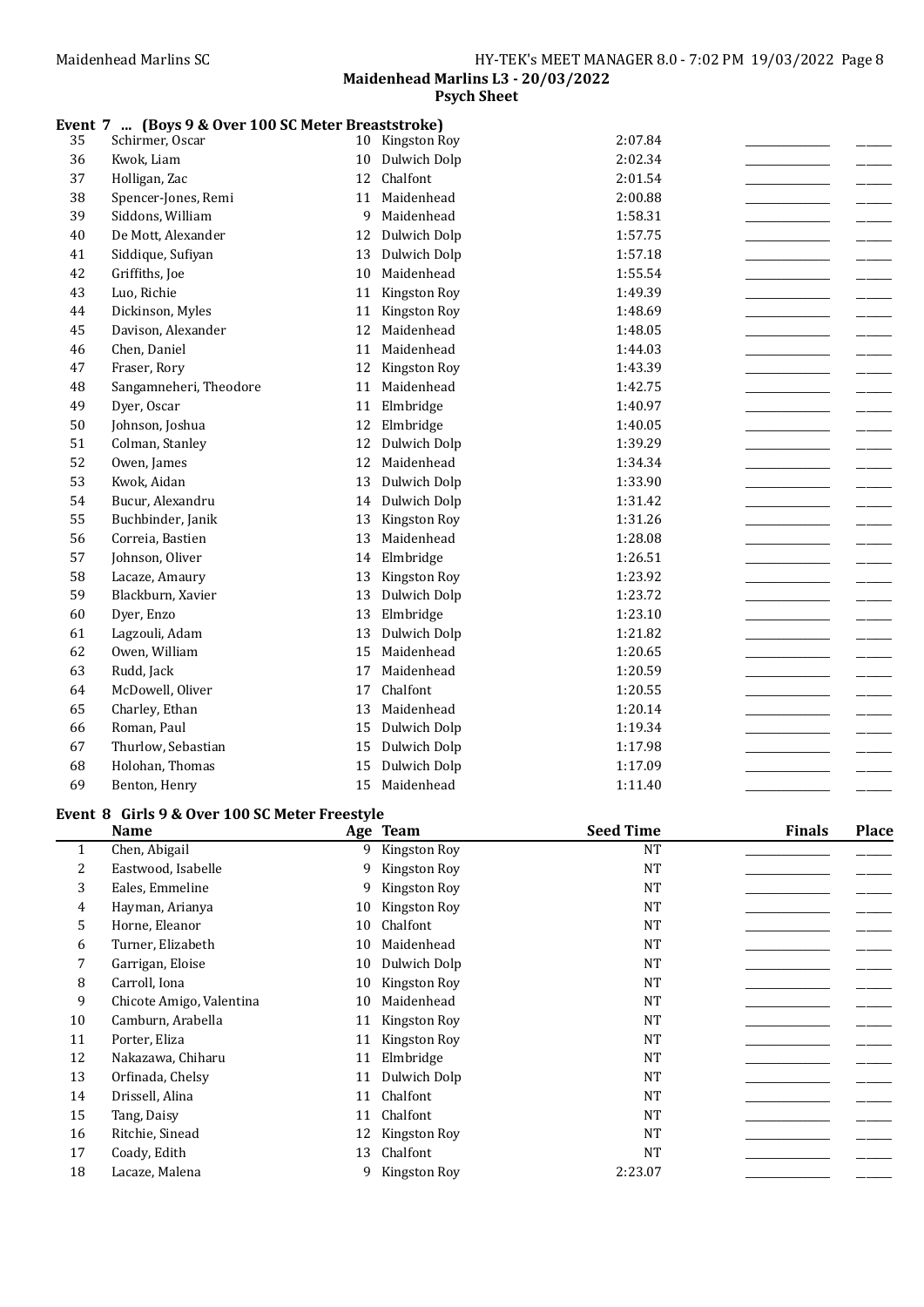#### Event 8 ... (Girls 9 & Over 100 SC Meter Freestyle)

| 19     | Singleton, Lyndsay        | 10 | Kingston Roy               | 2:12.26 |
|--------|---------------------------|----|----------------------------|---------|
| $20\,$ | Khan, Maryam              | 9  | Kingston Roy               | 2:11.25 |
| 21     | Maher, Caitlyn            | 11 | Elmbridge                  | 2:03.90 |
| 22     | Verow, Yvette             | 9  | Kingston Roy               | 2:00.63 |
| 23     | Collins, Florence         | 9  | Elmbridge                  | 2:00.15 |
| 24     | Fletcher, Ana             | 9  | Kingston Roy               | 1:59.68 |
| 25     | Teasdel, Lucy             | 10 | Kingston Roy               | 1:59.03 |
| 26     | Huwendiek, Lilly          | 9  | Kingston Roy               | 1:56.86 |
| 27     | Tipper, Luna              | 9  | Kingston Roy               | 1:56.60 |
| 28     | Szawarska, Alicja         | 11 | Chalfont                   | 1:56.32 |
| 29     | Blake Greenslade, Arianna | 12 | Chalfont                   | 1:50.15 |
| 30     | Pacheco-Walsh, Lilly-Mai  | 10 | Kingston Roy               | 1:47.10 |
| 31     | Sharma, Poppy             | 12 | Chalfont                   | 1:47.00 |
| 32     | Sinclair, Isabelle        | 12 | Kingston Roy               | 1:44.05 |
| 33     | Babcock, Elizabeth        | 10 | Maidenhead                 | 1:43.96 |
| 34     | Fleming, Alice            | 10 | Maidenhead                 | 1:43.41 |
| 35     | Spencer, Siena            | 11 | Kingston Roy               | 1:42.26 |
| 36     | Bowen, Ava                | 12 | Dulwich Dolp               | 1:41.73 |
| 37     |                           | 11 | Kingston Roy               | 1:40.81 |
| 38     | Lacaze, Emeline           |    |                            |         |
| 39     | Francis, Shreya           | 12 | Kingston Roy               | 1:40.78 |
|        | Holmes, Lois              | 10 | Dulwich Dolp<br>Maidenhead | 1:40.59 |
| $40\,$ | Todd, Abigail             | 9  |                            | 1:39.73 |
| 41     | Lathwell, Eloise          | 11 | Maidenhead                 | 1:37.69 |
| 42     | Archer, Evelyn            | 11 | Kingston Roy               | 1:36.35 |
| 43     | Forshaw, Grace            |    | 11 Kingston Roy            | 1:34.51 |
| 44     | Bilgin, Lale              | 9  | Dulwich Dolp               | 1:33.00 |
| 45     | Brown, Amanda             | 10 | Kingston Roy               | 1:32.11 |
| 46     | Czempiel, Monika          | 14 | Dulwich Dolp               | 1:31.97 |
| 47     | Kincaid, Jasmine          | 11 | Kingston Roy               | 1:31.15 |
| 48     | Kemmis, Aurelia           | 13 | Maidenhead                 | 1:30.71 |
| 49     | Peirani, Emily            | 13 | Elmbridge                  | 1:29.69 |
| 50     | Pye, Emily                | 12 | Dulwich Dolp               | 1:28.68 |
| 51     | Salmon, Madeleine         | 10 | Dulwich Dolp               | 1:27.62 |
| 52     | Butler, Iris              | 10 | Dulwich Dolp               | 1:27.21 |
| 53     | Swift, Bessie             | 15 | Maidenhead                 | 1:27.05 |
| 54     | Jones, Carys              | 11 | Chalfont                   | 1:26.01 |
| 55     | Summerfield, Mia          |    | 14 Dulwich Dolp            | 1:25.69 |
| 56     | Gartshore, Hannah         | 10 | Maidenhead                 | 1:25.08 |
| 57     | Lucas, Delilah            | 13 | Maidenhead                 | 1:24.75 |
| 58     | De Villiers, Emily        | 12 | Kingston Roy               | 1:24.56 |
| 59     | Littley, Mia              | 10 | Maidenhead                 | 1:24.02 |
| 60     | Agnew, Sophie             | 10 | Elmbridge                  | 1:23.55 |
| 61     | Hulston, Elizabeth        | 12 | Dulwich Dolp               | 1:23.25 |
| 62     | Teasdel, Alice            | 12 | Kingston Roy               | 1:23.15 |
| 63     | Boyce, Jessica            | 11 | Maidenhead                 | 1:22.60 |
| 64     | Dekkoun, Reem             | 12 | Dulwich Dolp               | 1:21.72 |
| 65     | Shamdasani, Laura         | 12 | Kingston Roy               | 1:21.09 |
| 66     | Williams, Lucia           | 11 | Kingston Roy               | 1:20.75 |
| 67     | Doughty, Jessica          | 11 | Chalfont                   | 1:20.23 |
| 68     | Davies, Jemima            | 13 | Kingston Roy               | 1:19.91 |
| 69     | Halliday, Bronwyn         | 13 | Elmbridge                  | 1:18.70 |
| $70\,$ | Maher, Elizabeth          | 13 | Elmbridge                  | 1:18.52 |
| $71\,$ | Morgan, Vivienne          | 11 | Maidenhead                 | 1:18.24 |
| $72\,$ | Beveridge-Gray, Elizabeth | 14 | Kingston Roy               | 1:18.04 |
| 73     | Andrea, Hanna             | 12 | Maidenhead                 | 1:17.58 |
| 74     | Shanly, Cora              |    | 12 Maidenhead              | 1:16.90 |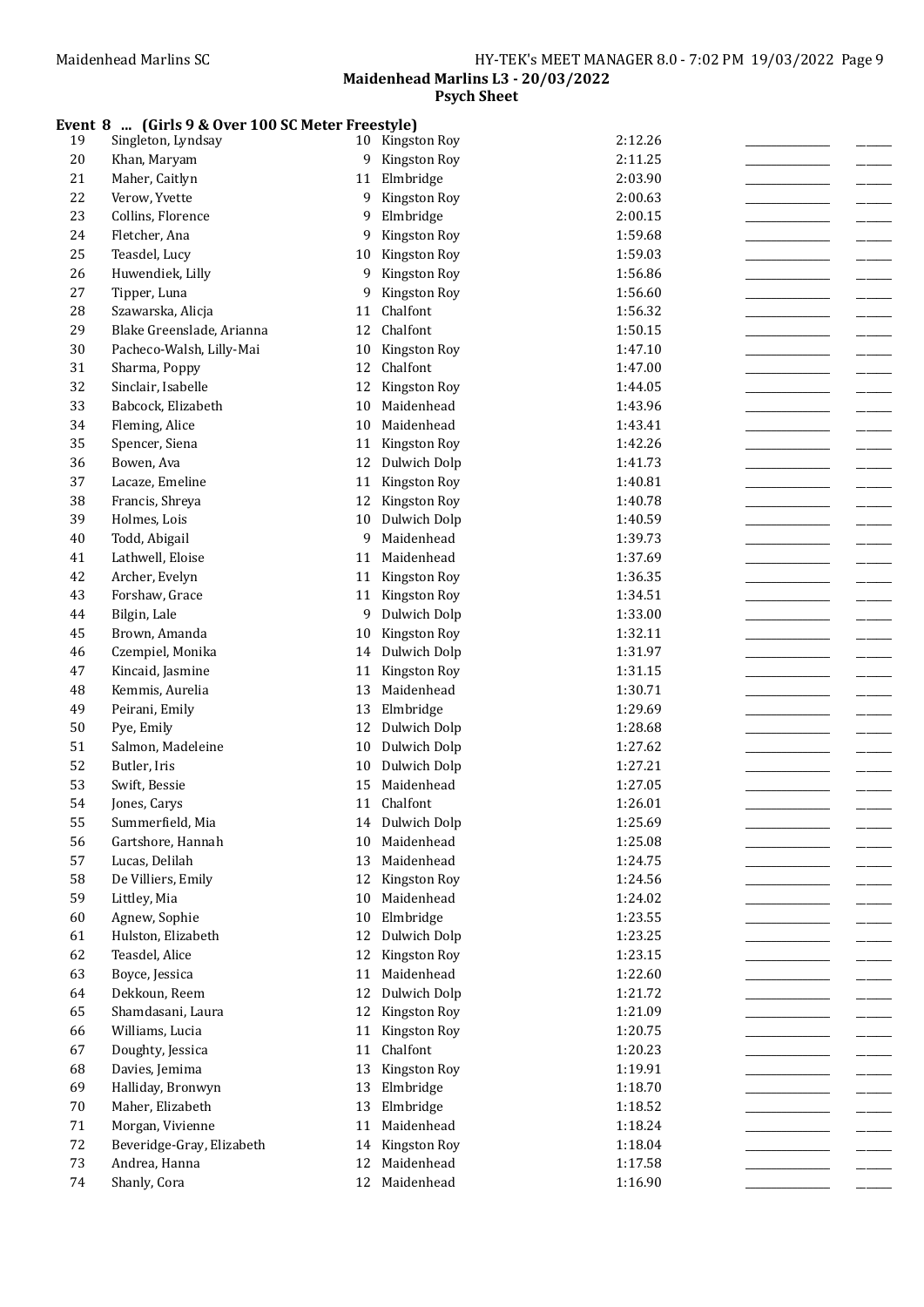## Event 8 ... (Girls 9 & Over 100 SC Meter Freestyle)

| 75  | Howley, Rosa              | 13 | Maidenhead   | 1:16.30 |  |
|-----|---------------------------|----|--------------|---------|--|
| 76  | Errajhi-Fernandez, Hannah | 13 | Kingston Roy | 1:16.10 |  |
| 77  | Platt, Imogen             | 12 | Maidenhead   | 1:16.03 |  |
| 78  | Muscat, Sophia            | 14 | Chalfont     | 1:15.92 |  |
| 79  | Sharp, Abigail            | 14 | Chalfont     | 1:15.75 |  |
| 80  | Phillips, Emma            | 13 | Kingston Roy | 1:15.62 |  |
| 81  | Harrison, Emily           | 12 | Chalfont     | 1:15.11 |  |
| 82  | Barker, Lucy              | 13 | Chalfont     | 1:14.95 |  |
| 83  | Kite, Lola                | 12 | Elmbridge    | 1:14.92 |  |
| 84  | Coups, Isla               | 12 | Elmbridge    | 1:14.71 |  |
| 85  | Sheppard, Phoebe          | 14 | Elmbridge    | 1:14.60 |  |
| 86  | Campbell, Niamh           | 13 | Maidenhead   | 1:14.47 |  |
| 87  | Todd, Sophia              | 12 | Maidenhead   | 1:14.10 |  |
| 88  | Doughty, Isabella         | 13 | Chalfont     | 1:14.02 |  |
| 89  | Hill, Chloe               | 12 | Kingston Roy | 1:13.59 |  |
| 90  | Pousiou, Isavella         | 13 | Wycombe Dist | 1:13.58 |  |
| 91  | Garrigan, Sophie          | 13 | Dulwich Dolp | 1:12.69 |  |
| 92  | Cannon, Holly             | 13 | Maidenhead   | 1:11.79 |  |
| 93  | Agnew, Lucy               | 13 | Elmbridge    | 1:10.48 |  |
| 94  | Williamson, Sophie        | 14 | Dulwich Dolp | 1:08.80 |  |
| 95  | Joyce, Poppy              | 13 | Kingston Roy | 1:08.61 |  |
| 96  | Then, Olivia              | 12 | Maidenhead   | 1:08.37 |  |
| 97  | Hempenstall, Amy          | 13 | Elmbridge    | 1:07.26 |  |
| 98  | Glazebrook, Haniya        | 16 | Chalfont     | 1:07.08 |  |
| 99  | Ryan, Elizabeth           | 14 | Maidenhead   | 1:05.20 |  |
| 100 | Bach, Izzy                | 15 | Chalfont     | 1:04.70 |  |
| 101 | Duell, Emilia             | 12 | Maidenhead   | 1:04.10 |  |
| 102 | Mateos Cantero, Esther    | 14 | Maidenhead   | 1:04.06 |  |
| 103 | Alampi, Alice             | 14 | Elmbridge    | 1:03.58 |  |
| 104 | Doring, Lucy              | 15 | Dulwich Dolp | 59.85   |  |

## Event 9 Boys 9 & Over 200 SC Meter Backstroke

|              | <b>Name</b>                 |    | Age Team        | <b>Seed Time</b> | <b>Finals</b> | <b>Place</b> |
|--------------|-----------------------------|----|-----------------|------------------|---------------|--------------|
| $\mathbf{1}$ | Adomaitis, Mantas           | 9  | Kingston Roy    | <b>NT</b>        |               |              |
| 2            | Luo, Richie                 | 11 | Kingston Roy    | NT               |               |              |
| 3            | Whitby, William             | 12 | Chalfont        | <b>NT</b>        |               |              |
| 4            | Bayraktar, Enis             | 12 | Kingston Roy    | <b>NT</b>        |               |              |
| 5            | Costa-D'sa, Matthew         | 13 | Chalfont        | <b>NT</b>        |               |              |
| 6            | Fu, Justin                  | 16 | Dulwich Dolp    | <b>NT</b>        |               |              |
| 7            | Carlo, Gianluca             | 10 | Maidenhead      | 3:39.56          |               |              |
| 8            | Griffiths, Joe              | 10 | Maidenhead      | 3:26.90          |               |              |
| 9            | Brooks, Jack                | 10 | Maidenhead      | 3:26.25          |               |              |
| 10           | Rodger, Sam                 | 13 | Maidenhead      | 3:21.15          |               |              |
| 11           | Siddique, Sufiyan           | 13 | Dulwich Dolp    | 3:17.06          |               |              |
| 12           | Karatzas, Yaseen            | 14 | Kingston Roy    | 3:09.88          |               |              |
| 13           | Koutsoudis-Bhuller, Leander | 12 | Kingston Roy    | 3:06.83          |               |              |
| 14           | Weller, William             | 13 | Elmbridge       | 2:58.05          |               |              |
| 15           | Lothian, Mac                | 15 | Chalfont        | 2:55.07          |               |              |
| 16           | Hall, Samuel                | 13 | Elmbridge       | 2:53.75          |               |              |
| 17           | Friesen, Finley             | 12 | Maidenhead      | 2:50.68          |               |              |
| 18           | Payton, Theo                | 13 | Elmbridge       | 2:41.92          |               |              |
| 19           | Agko, Angelos               | 14 | Maidenhead      | 2:38.43          |               |              |
| 20           | Dyer, Enzo                  | 13 | Elmbridge       | 2:36.75          |               |              |
| 21           | Payton, Finlay              | 15 | Elmbridge       | 2:22.26          |               |              |
| 22           | McGarvie, Luke              | 16 | Chalfont        | 2:21.74          |               |              |
| 23           | Chilton, Christopher        |    | 16 Dulwich Dolp | 2:19.72          |               |              |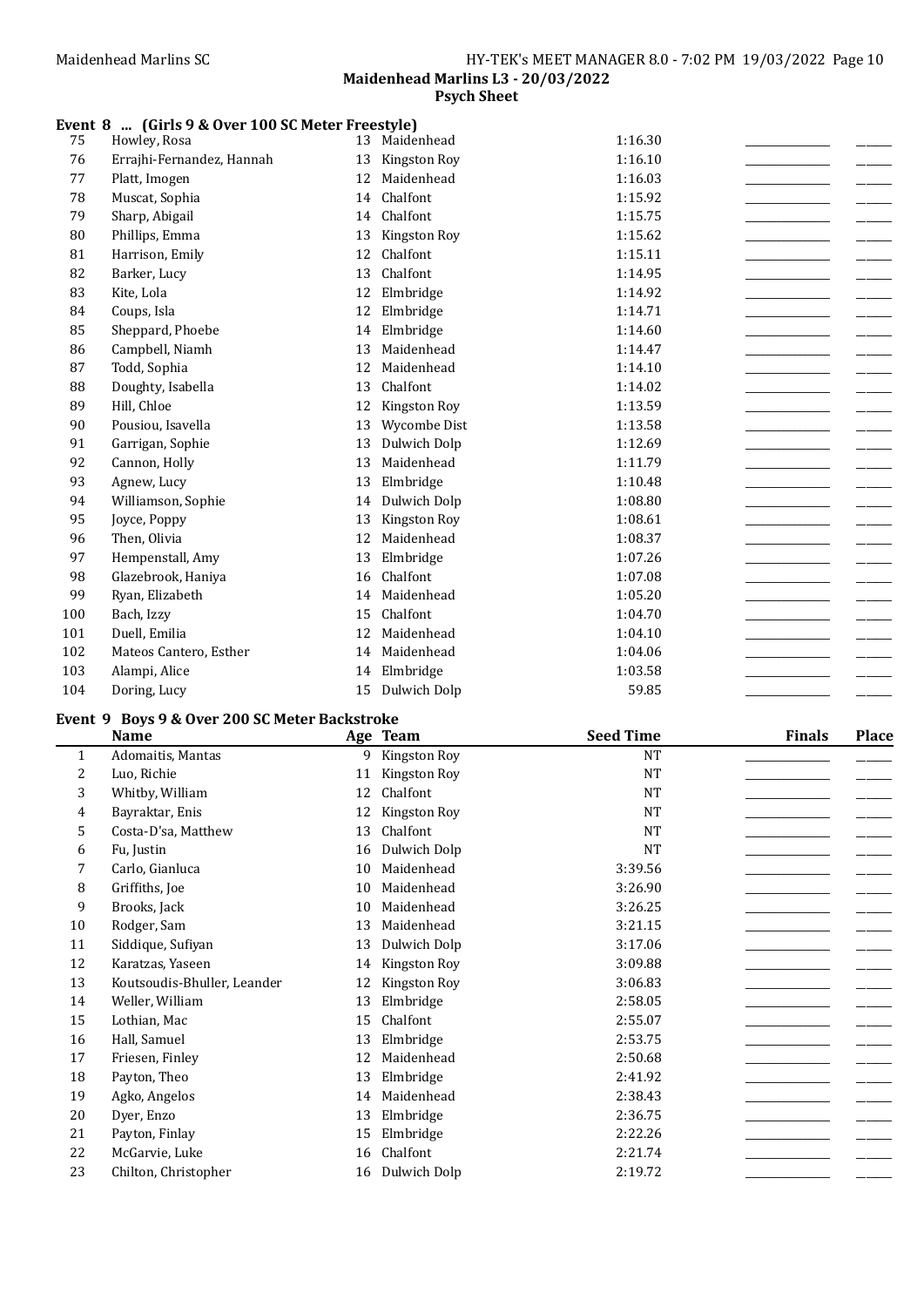# Maidenhead Marlins SC Mathematic Management SC HY-TEK's MEET MANAGER 8.0 - 7:02 PM 19/03/2022 Page 11 Maidenhead Marlins L3 - 20/03/2022

Psych Sheet

## Event 10 Girls 9 & Over 100 SC Meter Butterfly

|              | <b>Name</b>               |    | Age Team     | <b>Seed Time</b> | <b>Finals</b> | <b>Place</b> |
|--------------|---------------------------|----|--------------|------------------|---------------|--------------|
| $\mathbf{1}$ | Eales, Emmeline           | 9  | Kingston Roy | NT               |               |              |
| 2            | Huwendiek, Lilly          | 9  | Kingston Roy | <b>NT</b>        |               |              |
| 3            | Woodward, Claudia         | 10 | Maidenhead   | <b>NT</b>        |               |              |
| 4            | Ajith, Thulashi           | 11 | Kingston Roy | <b>NT</b>        |               |              |
| 5            | Coups, Isla               | 12 | Elmbridge    | <b>NT</b>        |               |              |
| 6            | De Villiers, Emily        | 12 | Kingston Roy | 2:04.44          |               |              |
| 7            | Shamdasani, Laura         | 12 | Kingston Roy | 2:02.28          |               |              |
| 8            | Errajhi-Fernandez, Hannah | 13 | Kingston Roy | 2:01.89          |               |              |
| 9            | Beveridge-Gray, Elizabeth | 14 | Kingston Roy | 1:53.50          |               |              |
| 10           | Teasdel, Alice            | 12 | Kingston Roy | 1:50.65          |               |              |
| 11           | Blake Greenslade, Arianna | 12 | Chalfont     | 1:47.87          |               |              |
| 12           | Cannon, Holly             | 13 | Maidenhead   | 1:37.83          |               |              |
| 13           | Garrigan, Sophie          | 13 | Dulwich Dolp | 1:32.16          |               |              |
| 14           | Doughty, Isabella         | 13 | Chalfont     | 1:24.91          |               |              |
| 15           | Holohan, Ava              | 13 | Dulwich Dolp | 1:21.78          |               |              |
| 16           | Williamson, Sophie        | 14 | Dulwich Dolp | 1:18.68          |               |              |
| 17           | Holligan, Zoe             | 16 | Chalfont     | 1:16.75          |               |              |
| 18           | Vafiadis, Kristi          | 16 | Chalfont     | 1:14.08          |               |              |
| 19           | Taylor, Charlotte         | 16 | Dulwich Dolp | 1:14.00          |               |              |
| 20           | Mateos Cantero, Esther    | 14 | Maidenhead   | 1:13.00          |               |              |
| 21           | Doring, Lucy              | 15 | Dulwich Dolp | 1:08.43          |               |              |

## Event 11 Boys 9 & Over 100 SC Meter Butterfly

|                | <b>Name</b>                                    |    | Age Team            | <b>Seed Time</b> | <b>Finals</b> | <b>Place</b> |
|----------------|------------------------------------------------|----|---------------------|------------------|---------------|--------------|
| $\mathbf{1}$   | Siddons, William                               | 9  | Maidenhead          | <b>NT</b>        |               |              |
| 2              | Marine, Nikolai                                | 10 | Kingston Roy        | <b>NT</b>        |               |              |
| 3              | Dore, Oliver                                   | 11 | Kingston Roy        | <b>NT</b>        |               |              |
| 4              | Colombo, Noah                                  | 11 | Kingston Roy        | <b>NT</b>        |               |              |
| 5              | Bayraktar, Can                                 | 11 | Kingston Roy        | <b>NT</b>        |               |              |
| 6              | Bayraktar, Enis                                | 12 | Kingston Roy        | <b>NT</b>        |               |              |
| 7              | Evans, Thomas                                  | 12 | Kingston Roy        | <b>NT</b>        |               |              |
| 8              | Agko, Angelos                                  | 14 | Maidenhead          | <b>NT</b>        |               |              |
| 9              | Kennedy, Samuel                                | 13 | Maidenhead          | 1:42.75          |               |              |
| 10             | Lacaze, Amaury                                 | 13 | Kingston Roy        | 1:42.75          |               |              |
| 11             | Dyer, Oscar                                    | 11 | Elmbridge           | 1:31.49          |               |              |
| 12             | Colman, Stanley                                | 12 | Dulwich Dolp        | 1:31.02          |               |              |
| 13             | Fraser, Rory                                   | 12 | Kingston Roy        | 1:30.05          |               |              |
| 14             | Greenough, Joshua                              | 11 | Maidenhead          | 1:26.41          |               |              |
| 15             | Sheppard, Istvan                               | 15 | Maidenhead          | 1:22.72          |               |              |
| 16             | Glazebrook, Taran                              | 18 | Chalfont            | 1:21.92          |               |              |
| 17             | Payton, Theo                                   | 13 | Elmbridge           | 1:18.10          |               |              |
| 18             | Burgin Widmer, Orlando                         | 15 | Kingston Roy        | 1:16.25          |               |              |
| 19             | Owen, William                                  | 15 | Maidenhead          | 1:13.40          |               |              |
| 20             | Supov, Anton                                   | 14 | Maidenhead          | 1:11.19          |               |              |
| 21             | Rudd, Jack                                     | 17 | Maidenhead          | 1:09.96          |               |              |
| 22             | Holohan, Thomas                                | 15 | Dulwich Dolp        | 1:09.71          |               |              |
| 23             | Benton, Henry                                  | 15 | Maidenhead          | 1:06.67          |               |              |
| 24             | Peczak, Tomasz                                 | 16 | Maidenhead          | 1:06.00          |               |              |
| 25             | Chilton, Christopher                           | 16 | Dulwich Dolp        | 1:05.88          |               |              |
| 26             | Payton, Finlay                                 | 15 | Elmbridge           | 1:04.88          |               |              |
| 27             | Phillips, Ben                                  | 15 | Maidenhead          | 1:01.28          |               |              |
|                | Event 12 Girls 9 & Over 200 SC Meter Freestyle |    |                     |                  |               |              |
|                | <b>Name</b>                                    |    | Age Team            | <b>Seed Time</b> | <b>Finals</b> | <b>Place</b> |
| $\mathbf{1}$   | Eales, Emmeline                                | 9  | Kingston Roy        | <b>NT</b>        |               |              |
| $\overline{c}$ | Chen, Abigail                                  | 9  | Kingston Roy        | <b>NT</b>        |               |              |
| 3              | Pacheco-Walsh, Lilly-Mai                       | 10 | <b>Kingston Roy</b> | <b>NT</b>        |               |              |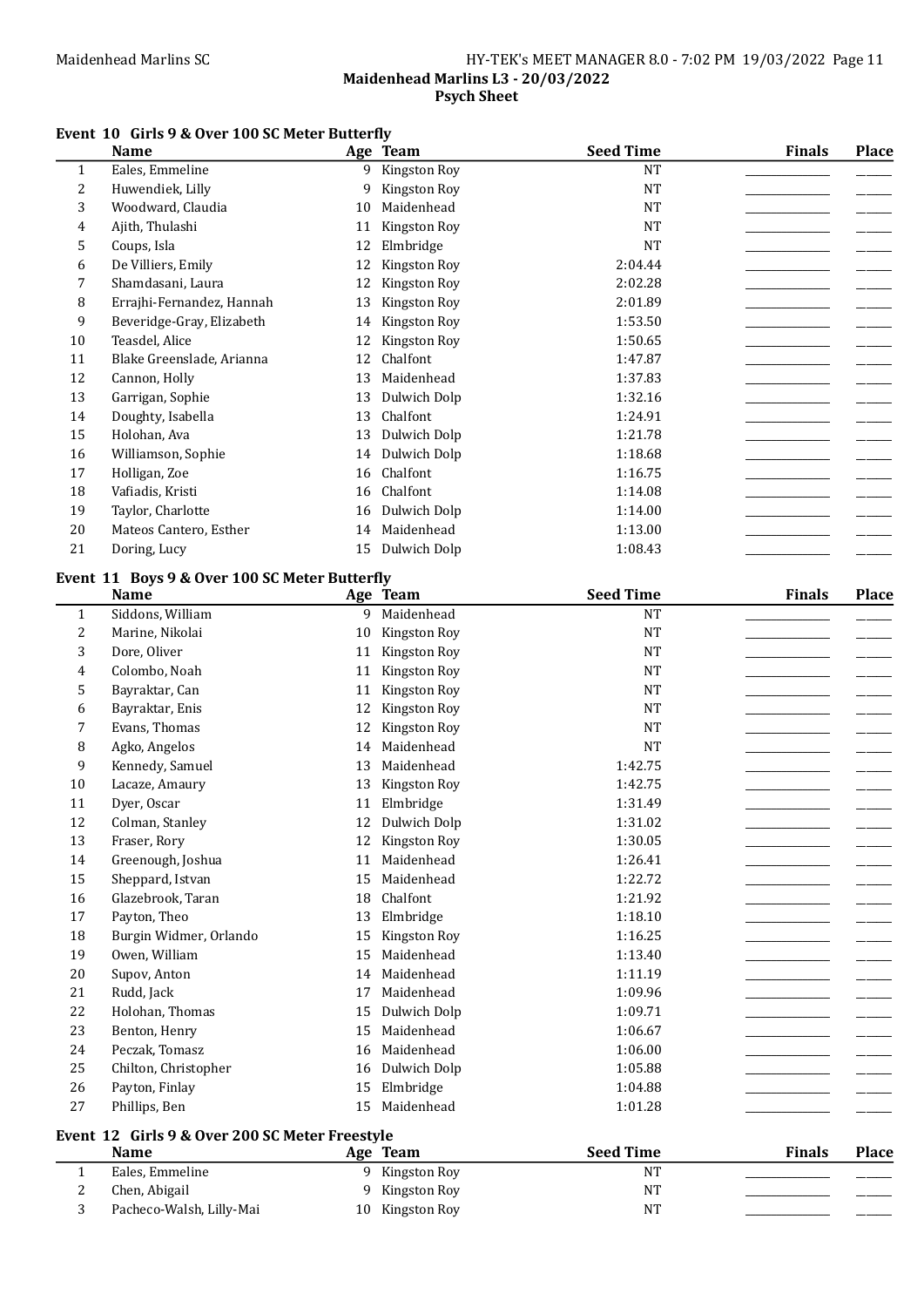## Event 12 ... (Girls 9 & Over 200 SC Meter Freestyle)

| 4      | Fleming, Alice            | 10 | Maidenhead    | <b>NT</b> |  |
|--------|---------------------------|----|---------------|-----------|--|
| 5      | Gartshore, Hannah         | 10 | Maidenhead    | <b>NT</b> |  |
| 6      | Turner, Elizabeth         | 10 | Maidenhead    | <b>NT</b> |  |
| 7      | Agnew, Sophie             | 10 | Elmbridge     | 3:29.90   |  |
| 8      | Pye, Emily                | 12 | Dulwich Dolp  | 3:11.75   |  |
| 9      | Holmes, Lois              | 10 | Dulwich Dolp  | 3:10.15   |  |
| 10     | Beveridge-Gray, Elizabeth | 14 | Kingston Roy  | 3:03.61   |  |
| 11     | Littley, Mia              | 10 | Maidenhead    | 2:58.58   |  |
| 12     | Teasdel, Alice            | 12 | Kingston Roy  | 2:57.41   |  |
| 13     | Dekkoun, Reem             | 12 | Dulwich Dolp  | 2:57.04   |  |
| 14     | Davies, Jemima            | 13 | Kingston Roy  | 2:54.30   |  |
| 15     | Woodward, Claudia         | 10 | Maidenhead    | 2:54.10   |  |
| 16     | Shanly, Cora              | 12 | Maidenhead    | 2:53.88   |  |
| 17     | Boyce, Jessica            | 11 | Maidenhead    | 2:50.83   |  |
| 18     | Summerfield, Mia          | 14 | Dulwich Dolp  | 2:48.09   |  |
| 19     | Hulston, Elizabeth        | 12 | Dulwich Dolp  | 2:47.15   |  |
| $20\,$ | Joyce, Poppy              | 13 | Kingston Roy  | 2:45.19   |  |
| 21     | Phillips, Emma            | 13 | Kingston Roy  | 2:44.71   |  |
| 22     | Burfitt, Charlotte        | 11 | Maidenhead    | 2:44.38   |  |
| 23     | Morgan, Vivienne          | 11 | Maidenhead    | 2:44.10   |  |
| 24     | Howley, Rosa              | 13 | Maidenhead    | 2:43.45   |  |
| 25     | Campbell, Niamh           | 13 | Maidenhead    | 2:42.44   |  |
| 26     | Garrigan, Sophie          | 13 | Dulwich Dolp  | 2:42.36   |  |
| 27     | Sheppard, Phoebe          | 14 | Elmbridge     | 2:42.05   |  |
| 28     | Todd, Sophia              | 12 | Maidenhead    | 2:41.55   |  |
| 29     | Collins, Poppy            | 13 | Elmbridge     | 2:40.81   |  |
| 30     | Kite, Lola                | 12 | Elmbridge     | 2:38.18   |  |
| 31     | Dover, Eliza              | 12 | Chalfont      | 2:37.41   |  |
| 32     | Hill, Chloe               | 12 | Kingston Roy  | 2:36.32   |  |
| 33     | Cannon, Holly             | 13 | Maidenhead    | 2:35.77   |  |
| 34     | Agnew, Lucy               | 13 | Elmbridge     | 2:31.65   |  |
| 35     | Then, Olivia              | 12 | Maidenhead    | 2:31.49   |  |
| 36     | Williamson, Sophie        | 14 | Dulwich Dolp  | 2:28.12   |  |
| 37     | Duell, Emilia             | 12 | Maidenhead    | 2:27.77   |  |
| 38     | Holligan, Zara            | 14 | Chalfont      | 2:26.82   |  |
| 39     | Bach, Izzy                | 15 | Chalfont      | 2:26.56   |  |
| 40     | Jovanov, Lili             | 13 | Dulwich Dolp  | 2:25.86   |  |
| 41     | Alampi, Alice             |    | 14 Elmbridge  | 2:24.25   |  |
| 42     | Glazebrook, Haniya        | 16 | Chalfont      | 2:24.00   |  |
| 43     | Ryan, Elizabeth           | 14 | Maidenhead    | 2:21.30   |  |
| 44     | Vafiadis, Kristi          | 16 | Chalfont      | 2:20.24   |  |
| 45     | Ellender, Olivia          | 17 | Dulwich Dolp  | 2:16.50   |  |
| 46     | Gillatt, Jessica          |    | 24 Maidenhead | 2:09.33   |  |

## Event 13 Boys 9 & Over 200 SC Meter Butterfly

|   | <b>Name</b>                                                      |    | Age Team        | <b>Seed Time</b> | <b>Finals</b> | <b>Place</b> |
|---|------------------------------------------------------------------|----|-----------------|------------------|---------------|--------------|
|   | Murray, Oliver                                                   | 11 | Maidenhead      | <b>NT</b>        |               |              |
| 2 | Sangamneheri, Theodore                                           |    | 11 Maidenhead   | NT               |               |              |
| 3 | Buchbinder, Janik                                                |    | 13 Kingston Roy | NT               |               |              |
| 4 | Rudd, Jack                                                       |    | 17 Maidenhead   | 2:30.00          |               |              |
| 5 | Djidetchian, Theodore                                            |    | 16 Dulwich Dolp | 2:25.38          |               |              |
|   | Event 14 Girls 9 & Over 200 SC Meter Breaststroke<br><b>Name</b> |    | Age Team        | <b>Seed Time</b> | <b>Finals</b> | <b>Place</b> |
|   | Ross, Zoe                                                        |    | 10 Kingston Roy | <b>NT</b>        |               |              |
| 2 | Gartshore, Hannah                                                | 10 | Maidenhead      | <b>NT</b>        |               |              |
|   |                                                                  |    |                 |                  |               |              |

3 Tang, Ziqi 11 Elmbridge NT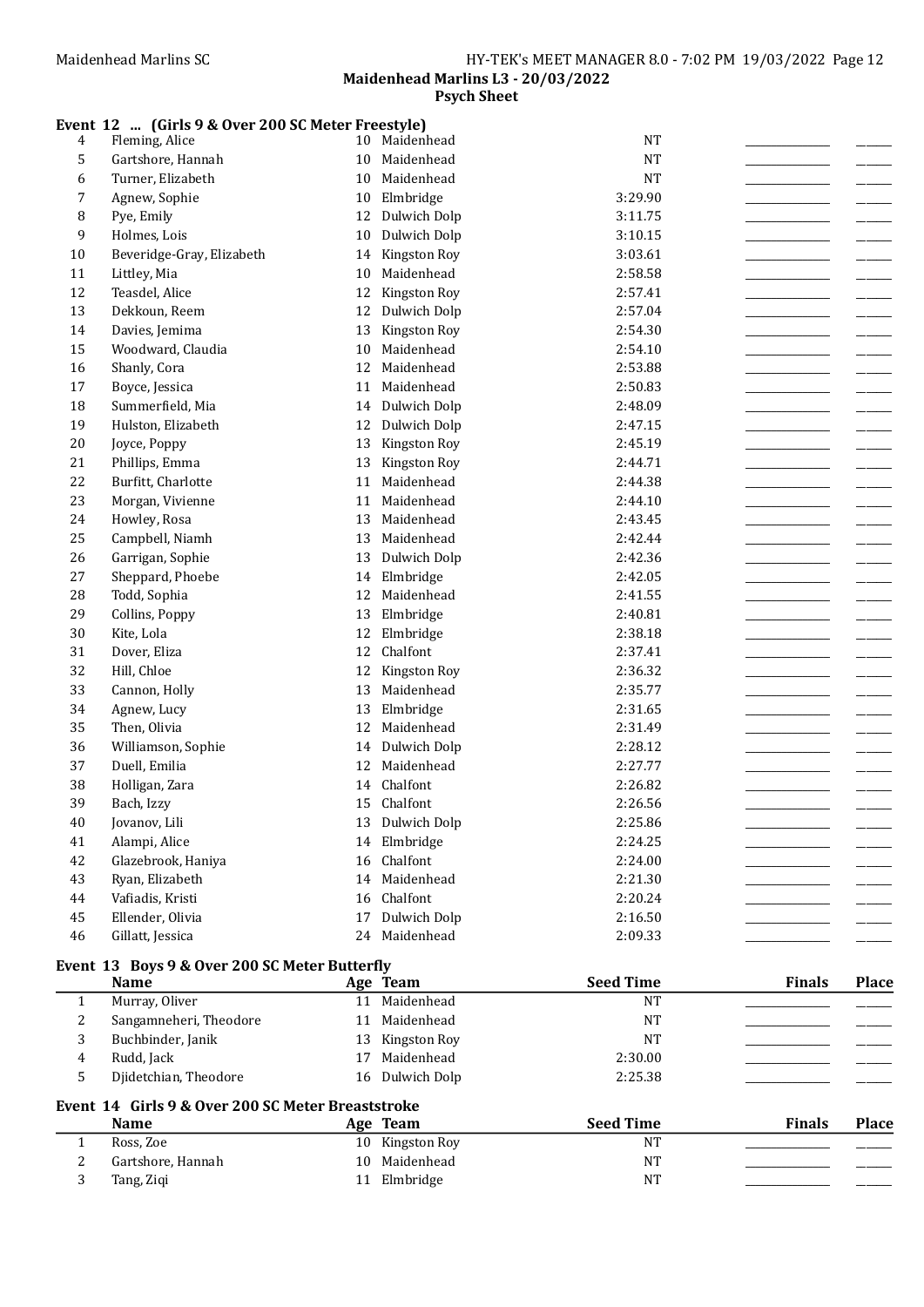## Event 14 ... (Girls 9 & Over 200 SC Meter Breaststroke)

| 4  | Szawarska, Alicja         | 11 | Chalfont      | <b>NT</b> |  |
|----|---------------------------|----|---------------|-----------|--|
| 5  | Forshaw, Grace            | 11 | Kingston Roy  | <b>NT</b> |  |
| 6  | Camburn, Arabella         | 11 | Kingston Roy  | <b>NT</b> |  |
| 7  | Lacaze, Emeline           | 11 | Kingston Roy  | <b>NT</b> |  |
| 8  | Kincaid, Jasmine          | 11 | Kingston Roy  | <b>NT</b> |  |
| 9  | Davies, Jemima            | 13 | Kingston Roy  | <b>NT</b> |  |
| 10 | Leon Soon, Poppy          | 13 | Kingston Roy  | <b>NT</b> |  |
| 11 | Archer, Evelyn            | 11 | Kingston Roy  | 4:19.70   |  |
| 12 | Sinclair, Isabelle        | 12 | Kingston Roy  | 4:18.80   |  |
| 13 | Flaxman Johnson, Olivia   | 10 | Maidenhead    | 4:17.80   |  |
| 14 | Babcock, Elizabeth        | 10 | Maidenhead    | 4:17.75   |  |
| 15 | Littley, Mia              | 10 | Maidenhead    | 4:10.75   |  |
| 16 | Errajhi-Fernandez, Hannah | 13 | Kingston Roy  | 4:07.95   |  |
| 17 | Riontino, Kate            | 12 | Kingston Roy  | 4:06.43   |  |
| 18 | Dekkoun, Reem             | 12 | Dulwich Dolp  | 3:54.19   |  |
| 19 | Beveridge-Gray, Elizabeth | 14 | Kingston Roy  | 3:49.62   |  |
| 20 | Teasdel, Alice            | 12 | Kingston Roy  | 3:47.24   |  |
| 21 | Bowen, Ava                | 12 | Dulwich Dolp  | 3:46.91   |  |
| 22 | Karatzas, Moira           | 12 | Kingston Roy  | 3:42.86   |  |
| 23 | Andrea, Hanna             | 12 | Maidenhead    | 3:41.96   |  |
| 24 | Casati, Zoe               | 12 | Kingston Roy  | 3:41.87   |  |
| 25 | Williams, Lucia           | 11 | Kingston Roy  | 3:41.50   |  |
| 26 | Blake Greenslade, Arianna | 12 | Chalfont      | 3:31.54   |  |
| 27 | Siddons, Amelie           | 12 | Maidenhead    | 3:29.54   |  |
| 28 | Kite, Lola                | 12 | Elmbridge     | 3:23.42   |  |
| 29 | Burfitt, Charlotte        | 11 | Maidenhead    | 3:21.69   |  |
| 30 | Holohan, Ava              | 13 | Dulwich Dolp  | 3:18.63   |  |
| 31 | Platt, Imogen             | 12 | Maidenhead    | 3:17.94   |  |
| 32 | Agnew, Lucy               | 13 | Elmbridge     | 3:14.52   |  |
| 33 | Howley, Rosa              | 13 | Maidenhead    | 3:13.72   |  |
| 34 | Wright, Jessica           | 12 | Kingston Roy  | 3:10.80   |  |
| 35 | Holligan, Zara            | 14 | Chalfont      | 3:03.20   |  |
| 36 | Glazebrook, Haniya        | 16 | Chalfont      | 2:51.79   |  |
| 37 | Gillatt, Jessica          |    | 24 Maidenhead | 2:39.92   |  |

# Event 15 Boys 9 & Over 100 SC Meter Backstroke

|              | <b>Name</b>          |    | Age Team     | <b>Seed Time</b> | <b>Finals</b> | <b>Place</b> |
|--------------|----------------------|----|--------------|------------------|---------------|--------------|
| $\mathbf{1}$ | Adomaitis, Mantas    | 9  | Kingston Roy | <b>NT</b>        |               |              |
| 2            | Dorey, Oliver        | 9  | Kingston Roy | NT               |               |              |
| 3            | Sinclair, Robert     | 9  | Kingston Roy | <b>NT</b>        |               |              |
| 4            | Jones, Joel          | 9  | Maidenhead   | <b>NT</b>        |               |              |
| 5            | Unsted, Jack         | 10 | Elmbridge    | NT               |               |              |
| 6            | Cain, Aaron          | 10 | Chalfont     | NT               |               |              |
| 7            | Garrigan, Joe        | 10 | Dulwich Dolp | NT               |               |              |
| 8            | Entenza Hueso, Bruno | 10 | Kingston Roy | NT               |               |              |
| 9            | Ratnapala, Zack      | 10 | Maidenhead   | NT               |               |              |
| 10           | Goulty, Joseph       | 11 | Chalfont     | <b>NT</b>        |               |              |
| 11           | Targett, Theo        | 11 | Maidenhead   | <b>NT</b>        |               |              |
| 12           | Boyadjian, Nathan    | 12 | Chalfont     | <b>NT</b>        |               |              |
| 13           | Gilbertson, Henry    | 12 | Maidenhead   | <b>NT</b>        |               |              |
| 14           | Colombo, Noah        | 11 | Kingston Roy | 2:32.19          |               |              |
| 15           | Marine, Nikolai      | 10 | Kingston Roy | 2:20.59          |               |              |
| 16           | Kemmis, Raefe        | 9  | Maidenhead   | 1:59.77          |               |              |
| 17           | Tacey-Green, James   | 9  | Maidenhead   | 1:54.48          |               |              |
| 18           | McElhannan, Tom      | 10 | Elmbridge    | 1:52.15          |               |              |
| 19           | Bayraktar, Can       | 11 | Kingston Roy | 1:45.77          |               |              |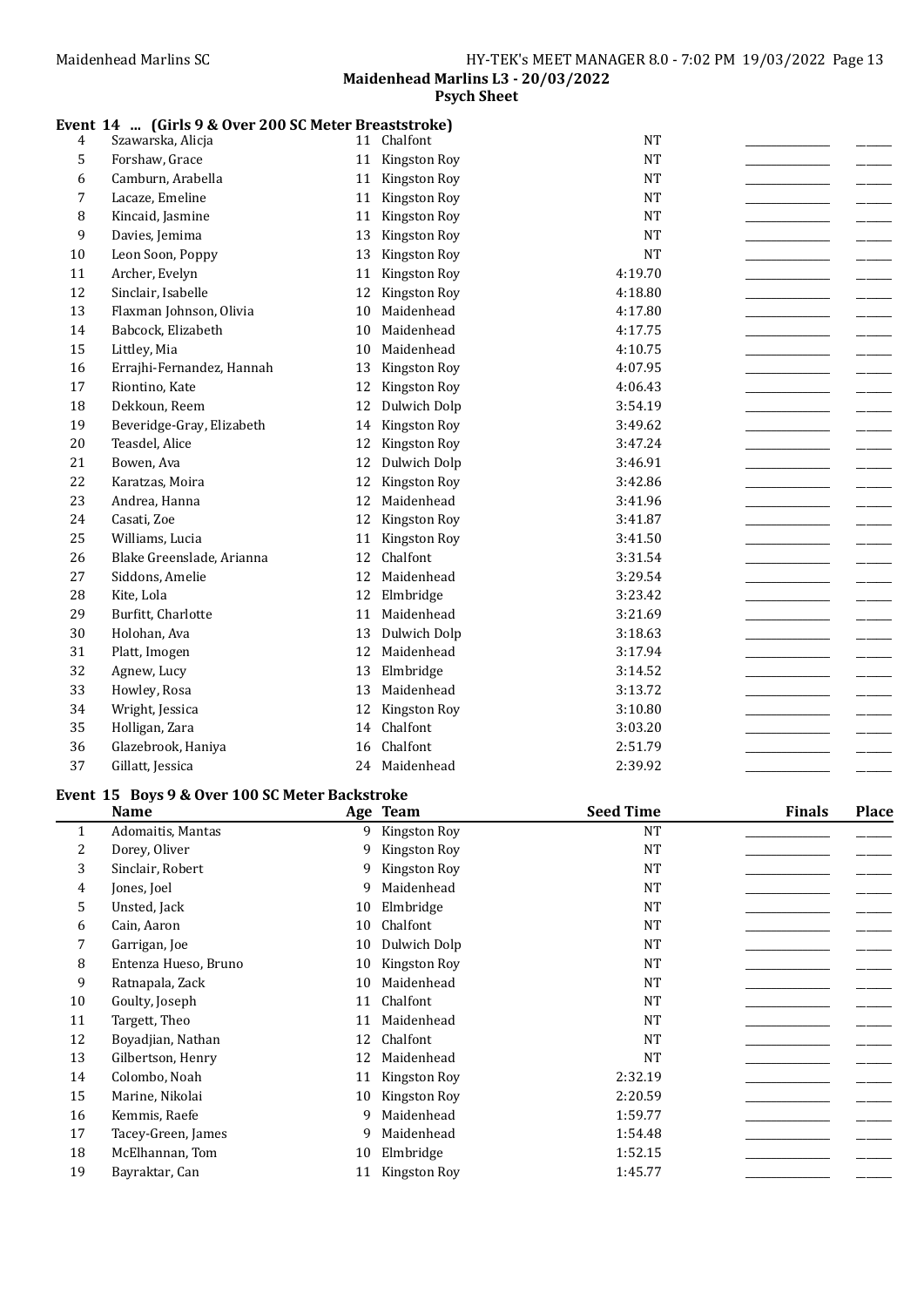#### Event 15 ... (Boys 9 & Over 100 SC Meter Backstroke)

| $20\,$   | Whitby, William                                 |    | 12 Chalfont     | 1:44.76 |
|----------|-------------------------------------------------|----|-----------------|---------|
| 21       | Holligan, Zac                                   | 12 | Chalfont        | 1:44.29 |
| 22       | Carlo, Gianluca                                 | 10 | Maidenhead      | 1:44.23 |
| 23       | De Mott, Alexander                              | 12 | Dulwich Dolp    | 1:42.50 |
| 24       | Brooks, Jack                                    | 10 | Maidenhead      | 1:40.45 |
| 25       | Lofts, Theo                                     | 10 | Maidenhead      | 1:40.17 |
| 26       | Bayraktar, Enis                                 | 12 | Kingston Roy    | 1:40.00 |
| 27       | Fraser, Rory                                    | 12 | Kingston Roy    | 1:39.89 |
| 28       | Zhou, Sansan                                    |    | 11 Dulwich Dolp | 1:38.72 |
| 29       | Sychov, Kirill                                  | 11 | Maidenhead      | 1:38.65 |
| 30       | Chen, Daniel                                    | 11 | Maidenhead      | 1:34.31 |
| 31       | Dore, Oliver                                    |    | 11 Kingston Roy | 1:34.18 |
| 32       | Alampi, Dario                                   | 11 | Elmbridge       | 1:33.04 |
| 33       | Luo, Richie                                     |    | 11 Kingston Roy | 1:32.67 |
| 34       | Kwok, Liam                                      | 10 | Dulwich Dolp    | 1:32.25 |
| 35       | Bunth, Arthur                                   | 12 | Elmbridge       | 1:32.12 |
| 36       | Siddique, Sufiyan                               | 13 | Dulwich Dolp    | 1:31.90 |
| 37       | Lacaze, Amaury                                  | 13 | Kingston Roy    | 1:31.53 |
| 38       | Davison, Alexander                              | 12 | Maidenhead      | 1:27.94 |
| 39       | Koutsoudis-Bhuller, Leander                     | 12 | Kingston Roy    | 1:27.92 |
| 40       | Rodger, Sam                                     | 13 | Maidenhead      | 1:27.65 |
| 41       | Karatzas, Yaseen                                | 14 | Kingston Roy    | 1:27.22 |
| 42       | Wagner, Jake                                    | 15 | Chalfont        | 1:26.27 |
| 43       | Colman, Stanley                                 | 12 | Dulwich Dolp    | 1:26.25 |
| $\bf 44$ | Griffiths, Joe                                  | 10 | Maidenhead      | 1:25.10 |
| 45       | Owen, James                                     | 12 | Maidenhead      | 1:23.01 |
| 46       | Jangra, Krish                                   | 16 | Maidenhead      | 1:22.56 |
| 47       | Friesen, Finley                                 | 12 | Maidenhead      | 1:20.02 |
| 48       | Payton, Theo                                    | 13 | Elmbridge       | 1:17.76 |
| 49       | Burgin Widmer, Orlando                          | 15 | Kingston Roy    | 1:14.31 |
| 50       | Hall, Samuel                                    | 13 | Elmbridge       | 1:14.28 |
| 51       | Kennedy, Samuel                                 | 13 | Maidenhead      | 1:14.20 |
| 52       | Dyer, Enzo                                      | 13 | Elmbridge       | 1:13.89 |
| 53       | Blackburn, Xavier                               | 13 | Dulwich Dolp    | 1:12.20 |
| 54       | Sheppard, Istvan                                | 15 | Maidenhead      | 1:12.00 |
| 55       | Owen, William                                   | 15 | Maidenhead      | 1:11.29 |
| 56       | Glazebrook, Taran                               | 18 | Chalfont        | 1:09.66 |
| 57       | Roman, Paul                                     |    | 15 Dulwich Dolp | 1:09.65 |
| 58       | Fu, Justin                                      |    | 16 Dulwich Dolp | 1:09.00 |
| 59       | Lothian, Mac                                    |    | 15 Chalfont     | 1:08.80 |
| 60       | Thurlow, Sebastian                              |    | 15 Dulwich Dolp | 1:07.58 |
| 61       | Peczak, Tomasz                                  | 16 | Maidenhead      | 1:06.73 |
| 62       | McGarvie, Luke                                  | 16 | Chalfont        | 1:06.60 |
| 63       | Chilton, Christopher                            |    | 16 Dulwich Dolp | 1:05.00 |
| 64       | Payton, Finlay                                  |    | 15 Elmbridge    | 1:04.75 |
|          | Event 16 Girls 9 & Over 100 SC Meter Backstroke |    |                 |         |

|        | <b>Name</b>        |    | Age Team       | <b>Seed Time</b> | <b>Finals</b> | <b>Place</b> |
|--------|--------------------|----|----------------|------------------|---------------|--------------|
|        | Eales, Emmeline    |    | 9 Kingston Roy | <b>NT</b>        |               |              |
| 2<br>∠ | Lacaze, Malena     |    | 9 Kingston Roy | <b>NT</b>        |               |              |
| 3      | Tipper, Luna       |    | 9 Kingston Roy | <b>NT</b>        |               |              |
| 4      | Chen, Abigail      |    | 9 Kingston Roy | <b>NT</b>        |               |              |
|        | Eastwood, Isabelle |    | 9 Kingston Roy | NT               |               |              |
| 6      | Collins, Florence  |    | 9 Elmbridge    | <b>NT</b>        |               |              |
|        | Brown, Amanda      | 10 | Kingston Roy   | <b>NT</b>        |               |              |
| 8      | Garrigan, Eloise   | 10 | Dulwich Dolp   | <b>NT</b>        |               |              |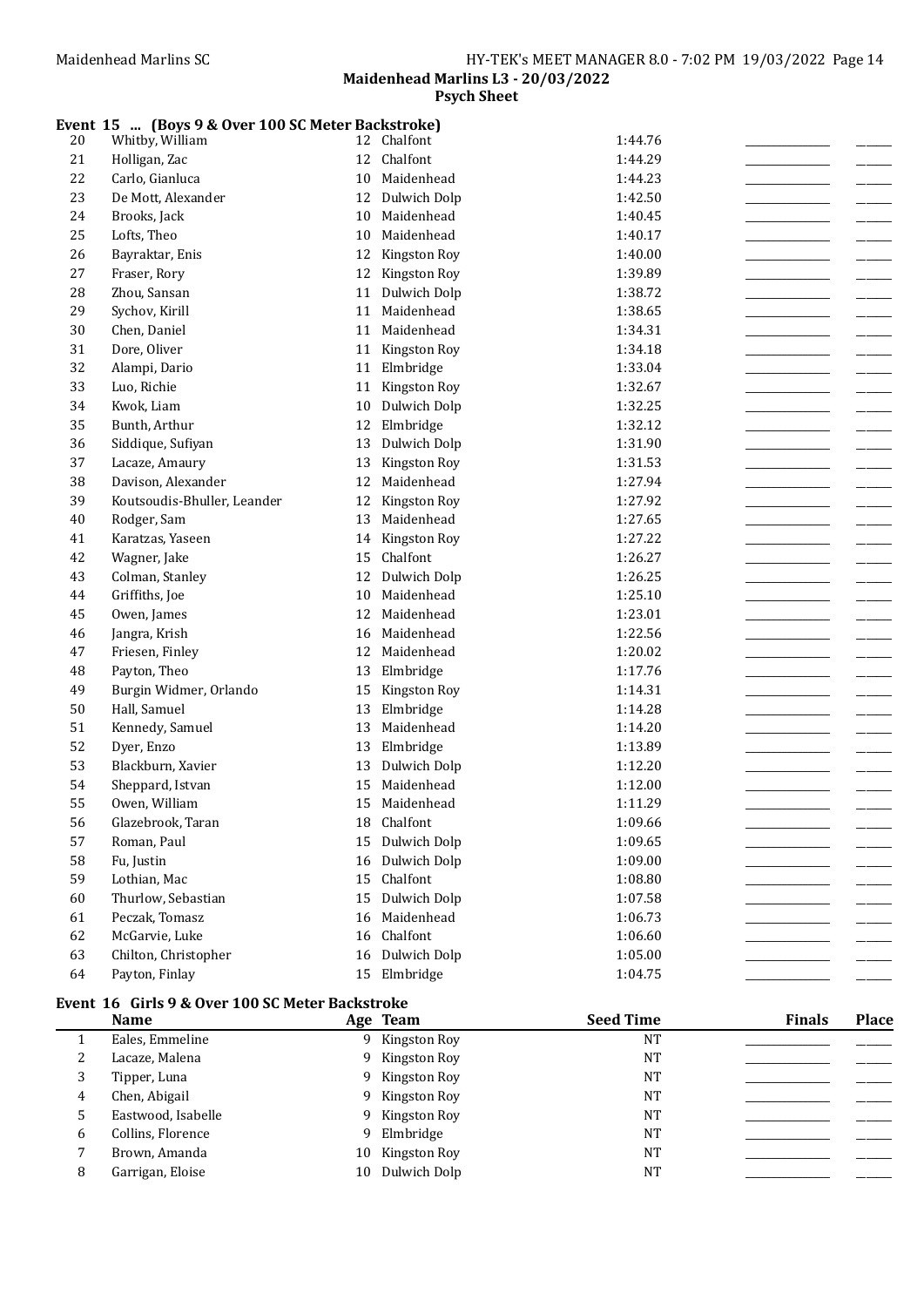#### Event 16 ... (Girls 9 & Over 100 SC Meter Backstroke)

| 9      | Chicote Amigo, Valentina  | 10 | Maidenhead      | $\rm{NT}$ |  |
|--------|---------------------------|----|-----------------|-----------|--|
| $10\,$ | Buchbinder, Leonie        | 10 | Kingston Roy    | <b>NT</b> |  |
| 11     | Babcock, Elizabeth        | 10 | Maidenhead      | $\rm{NT}$ |  |
| 12     | Turner, Elizabeth         | 10 | Maidenhead      | $\rm{NT}$ |  |
| 13     | Teasdel, Lucy             | 10 | Kingston Roy    | $\rm{NT}$ |  |
| 14     | Porter, Eliza             | 11 | Kingston Roy    | <b>NT</b> |  |
| 15     | Ajith, Thulashi           | 11 | Kingston Roy    | <b>NT</b> |  |
| 16     | Drissell, Alina           | 11 | Chalfont        | <b>NT</b> |  |
| 17     | Tang, Ziqi                | 11 | Elmbridge       | <b>NT</b> |  |
| 18     | Camburn, Arabella         |    | 11 Kingston Roy | <b>NT</b> |  |
| 19     | Nakazawa, Chiharu         |    | 11 Elmbridge    | <b>NT</b> |  |
| 20     | Ritchie, Sinead           | 12 | Kingston Roy    | $\rm{NT}$ |  |
| 21     | Leon Soon, Poppy          | 13 | Kingston Roy    | <b>NT</b> |  |
| 22     | Khan, Maryam              | 9  | Kingston Roy    | 2:17.45   |  |
| 23     | Lacaze, Emeline           | 11 | Kingston Roy    | 2:09.94   |  |
| 24     | Archer, Evelyn            | 11 | Kingston Roy    | 1:56.47   |  |
| 25     | Maher, Caitlyn            | 11 | Elmbridge       | 1:56.32   |  |
| 26     |                           | 9  | Maidenhead      | 1:52.75   |  |
|        | Todd, Abigail             |    | Chalfont        |           |  |
| 27     | Sharma, Poppy             | 12 |                 | 1:49.70   |  |
| 28     | Francis, Shreya           | 12 | Kingston Roy    | 1:48.93   |  |
| 29     | Errajhi-Fernandez, Hannah | 13 | Kingston Roy    | 1:42.85   |  |
| 30     | Harrison, Emily           | 12 | Chalfont        | 1:42.60   |  |
| 31     | Kemmis, Aurelia           | 13 | Maidenhead      | 1:42.41   |  |
| 32     | Lathwell, Eloise          | 11 | Maidenhead      | 1:42.08   |  |
| 33     | Shamdasani, Laura         | 12 | Kingston Roy    | 1:42.08   |  |
| 34     | Salmon, Madeleine         | 10 | Dulwich Dolp    | 1:41.97   |  |
| 35     | Forshaw, Grace            |    | 11 Kingston Roy | 1:41.77   |  |
| 36     | Kincaid, Jasmine          | 11 | Kingston Roy    | 1:40.98   |  |
| 37     | Pye, Emily                | 12 | Dulwich Dolp    | 1:40.44   |  |
| 38     | Jones, Carys              | 11 | Chalfont        | 1:40.01   |  |
| 39     | Orfinada, Chelsy          | 11 | Dulwich Dolp    | 1:39.91   |  |
| $40\,$ | Buchanan, Ellie           | 10 | Elmbridge       | 1:39.85   |  |
| $41\,$ | Teasdel, Alice            | 12 | Kingston Roy    | 1:36.52   |  |
| 42     | Sharp, Abigail            | 14 | Chalfont        | 1:34.72   |  |
| 43     | Holmes, Lois              | 10 | Dulwich Dolp    | 1:34.35   |  |
| 44     | Summerfield, Mia          | 14 | Dulwich Dolp    | 1:33.72   |  |
| 45     | Casati, Zoe               |    | 12 Kingston Roy | 1:32.39   |  |
| 46     | Czempiel, Monika          |    | 14 Dulwich Dolp | 1:31.89   |  |
| 47     | Littley, Mia              | 10 | Maidenhead      | 1:31.82   |  |
| 48     | Beveridge-Gray, Elizabeth |    | 14 Kingston Roy | 1:31.45   |  |
| 49     | Boyce, Jessica            |    | 11 Maidenhead   | 1:30.99   |  |
| 50     | Tang, Daisy               |    | 11 Chalfont     | 1:30.62   |  |
| 51     | Butler, Iris              | 10 | Dulwich Dolp    | 1:30.40   |  |
| 52     | Shanly, Cora              |    | 12 Maidenhead   | 1:29.71   |  |
| 53     | Barker, Lucy              | 13 | Chalfont        | 1:28.47   |  |
| 54     | Sheppard, Phoebe          |    | 14 Elmbridge    | 1:28.00   |  |
| 55     | Howley, Rosa              | 13 | Maidenhead      | 1:25.39   |  |
| 56     | Dover, Eliza              |    | 12 Chalfont     | 1:24.01   |  |
| 57     | Muscat, Sophia            |    | 14 Chalfont     | 1:23.59   |  |
| 58     | Maher, Elizabeth          | 13 | Elmbridge       | 1:23.30   |  |
| 59     | Hulston, Elizabeth        | 12 | Dulwich Dolp    | 1:23.21   |  |
| 60     | Todd, Sophia              | 12 | Maidenhead      | 1:22.76   |  |
| 61     | Duell, Emilia             | 12 | Maidenhead      | 1:22.12   |  |
| 62     | Ryan, Elizabeth           | 14 | Maidenhead      | 1:20.96   |  |
| 63     | Morgan, Vivienne          |    | 11 Maidenhead   | 1:20.93   |  |
| 64     | Garrigan, Sophie          |    | 13 Dulwich Dolp | 1:20.17   |  |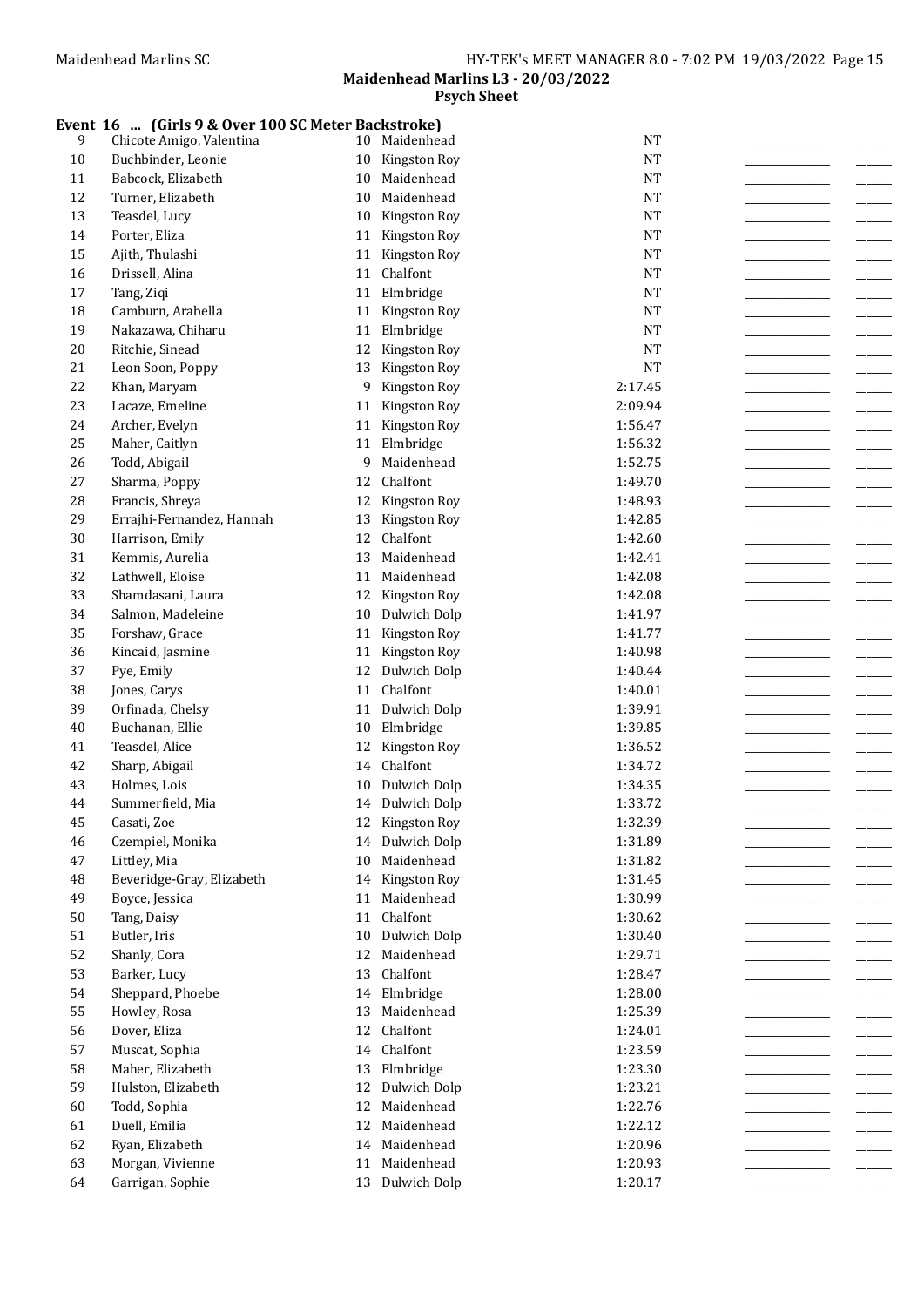## Event 16 ... (Girls 9 & Over 100 SC Meter Backstroke)

| 65 | Hill, Chloe      | 12 Kingston Roy | 1:20.06 |  |
|----|------------------|-----------------|---------|--|
| 66 | Joyce, Poppy     | 13 Kingston Roy | 1:18.87 |  |
| 67 | Then, Olivia     | 12 Maidenhead   | 1:15.74 |  |
| 68 | Hempenstall, Amy | 13 Elmbridge    | 1:13.75 |  |
| 69 | Bridge, Elsa     | 14 Dulwich Dolp | 1:13.66 |  |
| 70 | Alampi, Alice    | 14 Elmbridge    | 1:12.23 |  |
| 71 | Ellender, Olivia | 17 Dulwich Dolp | 1:11.51 |  |
| 72 | Holligan, Zoe    | 16 Chalfont     | 1:11.33 |  |
|    |                  |                 |         |  |

# Event 17 Boys 9 & Over 200 SC Meter Breaststroke

|              | <b>Name</b>      |    | Age Team     | <b>Seed Time</b> | <b>Finals</b> | <b>Place</b> |
|--------------|------------------|----|--------------|------------------|---------------|--------------|
| $\mathbf{1}$ | Sinclair, Robert | 9  | Kingston Roy | <b>NT</b>        |               |              |
| 2            | Ralfs, Jace      | 9  | Maidenhead   | <b>NT</b>        |               |              |
| 3            | Van Es, Simon    | 10 | Kingston Roy | <b>NT</b>        |               |              |
| 4            | Dickinson, Myles | 11 | Kingston Roy | <b>NT</b>        |               |              |
| 5            | Evans, Thomas    | 12 | Kingston Roy | <b>NT</b>        |               |              |
| 6            | Dekkoun, Omar    | 14 | Dulwich Dolp | <b>NT</b>        |               |              |
| 7            | Siddons, William | 9  | Maidenhead   | 4:15.40          |               |              |
| 8            | Dorey, Oliver    | 9  | Kingston Roy | 4:14.47          |               |              |
| 9            | Zhou, Sansan     | 11 | Dulwich Dolp | 3:58.35          |               |              |
| 10           | Dyer, Oscar      | 11 | Elmbridge    | 3:37.90          |               |              |
| 11           | Johnson, Joshua  | 12 | Elmbridge    | 3:35.83          |               |              |
| 12           | Hembry, Huxley   | 11 | Dulwich Dolp | 3:35.72          |               |              |
| 13           | Murray, Oliver   | 11 | Maidenhead   | 3:29.57          |               |              |
| 14           | Kwok, Aidan      | 13 | Dulwich Dolp | 3:20.95          |               |              |
| 15           | Bucur, Alexandru | 14 | Dulwich Dolp | 3:17.93          |               |              |
| 16           | Owen, James      | 12 | Maidenhead   | 3:14.90          |               |              |
| 17           | Johnson, Oliver  | 14 | Elmbridge    | 3:14.76          |               |              |
| 18           | Lacaze, Amaury   | 13 | Kingston Roy | 3:09.34          |               |              |
| 19           | Lagzouli, Adam   | 13 | Dulwich Dolp | 2:57.70          |               |              |
| 20           | Charley, Ethan   | 13 | Maidenhead   | 2:57.01          |               |              |
| 21           | McDowell, Oliver | 17 | Chalfont     | 2:56.07          |               |              |
| 22           | Rudd, Jack       | 17 | Maidenhead   | 2:51.61          |               |              |
| 23           | Fu, Justin       | 16 | Dulwich Dolp | 2:50.90          |               |              |
| 24           | Owen, William    | 15 | Maidenhead   | 2:49.70          |               |              |
| 25           | Benton, Henry    | 15 | Maidenhead   | 2:40.40          |               |              |

## Event 18 Girls 9 & Over 200 SC Meter Backstroke

|              | <b>Name</b>               |    | Age Team        | <b>Seed Time</b> | <b>Finals</b> | <b>Place</b> |
|--------------|---------------------------|----|-----------------|------------------|---------------|--------------|
| $\mathbf{1}$ | Eales, Emmeline           |    | 9 Kingston Roy  | <b>NT</b>        |               |              |
| 2            | Chen, Abigail             | 9  | Kingston Roy    | <b>NT</b>        |               |              |
| 3            | Kincaid, Jasmine          | 11 | Kingston Roy    | <b>NT</b>        |               |              |
| 4            | Collins, Poppy            | 13 | Elmbridge       | <b>NT</b>        |               |              |
| 5            | Pye, Emily                | 12 | Dulwich Dolp    | 3:30.26          |               |              |
| 6            | Teasdel, Alice            | 12 | Kingston Roy    | 3:23.27          |               |              |
| 7            | Holmes, Lois              | 10 | Dulwich Dolp    | 3:21.83          |               |              |
| 8            | Boyce, Jessica            | 11 | Maidenhead      | 3:21.19          |               |              |
| 9            | Beveridge-Gray, Elizabeth |    | 14 Kingston Roy | 3:21.00          |               |              |
| 10           | Czempiel, Monika          | 14 | Dulwich Dolp    | 3:17.57          |               |              |
| 11           | Butler, Iris              | 10 | Dulwich Dolp    | 3:14.00          |               |              |
| 12           | Muscat, Sophia            |    | 14 Chalfont     | 3:11.78          |               |              |
| 13           | Shanly, Cora              | 12 | Maidenhead      | 3:06.09          |               |              |
| 14           | Woodward, Claudia         | 10 | Maidenhead      | 3:05.90          |               |              |
| 15           | Summerfield, Mia          |    | 14 Dulwich Dolp | 3:02.97          |               |              |
| 16           | Morgan, Vivienne          | 11 | Maidenhead      | 3:01.18          |               |              |
| 17           | Maher, Elizabeth          | 13 | Elmbridge       | 2:56.99          |               |              |
| 18           | Joyce, Poppy              | 13 | Kingston Roy    | 2:55.91          |               |              |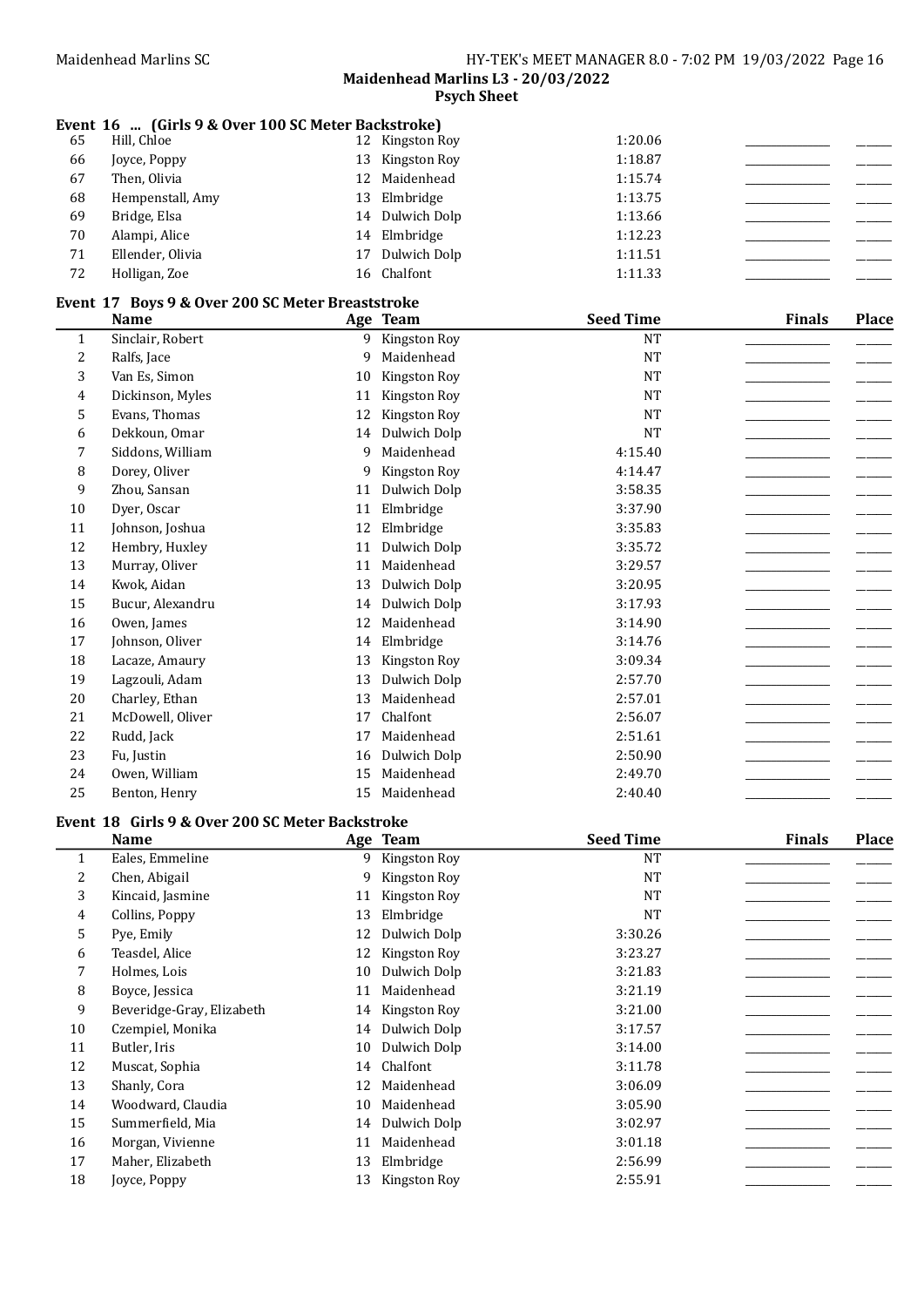## Event 18 ... (Girls 9 & Over 200 SC Meter Backstroke)

| 19 | Ryan, Elizabeth   | 14 | Maidenhead      | 2:55.47 |  |
|----|-------------------|----|-----------------|---------|--|
| 20 | Holligan, Zara    |    | 14 Chalfont     | 2:54.44 |  |
| 21 | Garrigan, Sophie  |    | 13 Dulwich Dolp | 2:53.39 |  |
| 22 | Todd, Sophia      |    | 12 Maidenhead   | 2:51.20 |  |
| 23 | Hill, Chloe       |    | 12 Kingston Roy | 2:49.07 |  |
| 24 | Taylor, Charlotte |    | 16 Dulwich Dolp | 2:37.56 |  |
| 25 | Hempenstall, Amy  |    | 13 Elmbridge    | 2:34.75 |  |
| 26 | Bach, Izzy        |    | 15 Chalfont     | 2:34.49 |  |
| 27 | Doring, Lucy      |    | 15 Dulwich Dolp | 2:30.69 |  |
| 28 | Ireland, Caitlin  | 16 | Maidenhead      | 2:27.09 |  |

#### Event 19 Boys 9 & Over 100 SC Meter Freestyle

|                | <b>Name</b>          |    | Age Team      | <b>Seed Time</b> | <b>Finals</b> | <b>Place</b> |
|----------------|----------------------|----|---------------|------------------|---------------|--------------|
| $\mathbf{1}$   | Jones, Joel          | 9  | Maidenhead    | <b>NT</b>        |               |              |
| $\mathbf{2}$   | Kemmis, Raefe        | 9  | Maidenhead    | <b>NT</b>        |               |              |
| 3              | Leon Soon, Zak       | 9  | Kingston Roy  | <b>NT</b>        |               |              |
| $\overline{4}$ | Garrigan, Joe        | 10 | Dulwich Dolp  | <b>NT</b>        |               |              |
| 5              | Cain, Aaron          | 10 | Chalfont      | <b>NT</b>        |               |              |
| 6              | Entenza Hueso, Bruno | 10 | Kingston Roy  | <b>NT</b>        |               |              |
| 7              | Spurdle, Ethan       | 10 | Kingston Roy  | <b>NT</b>        |               |              |
| 8              | Bayraktar, Can       | 11 | Kingston Roy  | <b>NT</b>        |               |              |
| 9              | Targett, Theo        | 11 | Maidenhead    | <b>NT</b>        |               |              |
| 10             | Dickinson, Myles     | 11 | Kingston Roy  | <b>NT</b>        |               |              |
| 11             | Lee, Jonty           | 11 | Chalfont      | <b>NT</b>        |               |              |
| 12             | Hembry, Huxley       | 11 | Dulwich Dolp  | <b>NT</b>        |               |              |
| 13             | Zhou, Sansan         | 11 | Dulwich Dolp  | <b>NT</b>        |               |              |
| 14             | Goulty, Joseph       | 11 | Chalfont      | <b>NT</b>        |               |              |
| 15             | Boyadjian, Nathan    | 12 | Chalfont      | <b>NT</b>        |               |              |
| 16             | Foster, Jack         | 12 | Chalfont      | <b>NT</b>        |               |              |
| 17             | Gilbertson, Henry    | 12 | Maidenhead    | <b>NT</b>        |               |              |
| 18             | Kerr, Aidan          | 14 | Chalfont      | <b>NT</b>        |               |              |
| 19             | Fu, Justin           | 16 | Dulwich Dolp  | <b>NT</b>        |               |              |
| 20             | Sinclair, Robert     | 9  | Kingston Roy  | 2:04.11          |               |              |
| 21             | Adomaitis, Mantas    | 9  | Kingston Roy  | 1:55.57          |               |              |
| 22             | Ralfs, Jace          | 9  | Maidenhead    | 1:53.20          |               |              |
| 23             | Pool, Aidan          | 10 | Kingston Roy  | 1:52.52          |               |              |
| 24             | Dorey, Oliver        | 9  | Kingston Roy  | 1:51.83          |               |              |
| 25             | Colombo, Noah        | 11 | Kingston Roy  | 1:48.72          |               |              |
| 26             | Pak, Hyon-Soo        | 12 | Kingston Roy  | 1:47.91          |               |              |
| 27             | Burfitt, Harry       | 9  | Maidenhead    | 1:46.88          |               |              |
| 28             | Unsted, Jack         | 10 | Elmbridge     | 1:45.87          |               |              |
| 29             | Tacey-Green, James   | 9  | Maidenhead    | 1:43.80          |               |              |
| 30             | Van Es, Simon        | 10 | Kingston Roy  | 1:42.85          |               |              |
| 31             | McElhannan, Tom      | 10 | Elmbridge     | 1:42.29          |               |              |
| 32             | Siddons, William     | 9  | Maidenhead    | 1:39.89          |               |              |
| 33             | De Mott, Alexander   | 12 | Dulwich Dolp  | 1:38.90          |               |              |
| 34             | Marine, Nikolai      | 10 | Kingston Roy  | 1:38.75          |               |              |
| 35             | Kwok, Liam           | 10 | Dulwich Dolp  | 1:37.25          |               |              |
| 36             | Spencer-Jones, Remi  | 11 | Maidenhead    | 1:34.08          |               |              |
| 37             | Lofts, Theo          |    | 10 Maidenhead | 1:31.69          |               |              |
| 38             | Bayraktar, Enis      | 12 | Kingston Roy  | 1:30.34          |               |              |
| 39             | Evans, Thomas        | 12 | Kingston Roy  | 1:29.69          |               |              |
| 40             | Luo, Richie          | 11 | Kingston Roy  | 1:28.76          |               |              |
| 41             | Carlo, Gianluca      | 10 | Maidenhead    | 1:28.28          |               |              |
| 42             | Blackburn, Xavier    | 13 | Dulwich Dolp  | 1:27.76          |               |              |
| 43             | Whitby, William      |    | 12 Chalfont   | 1:27.69          |               |              |
|                |                      |    |               |                  |               |              |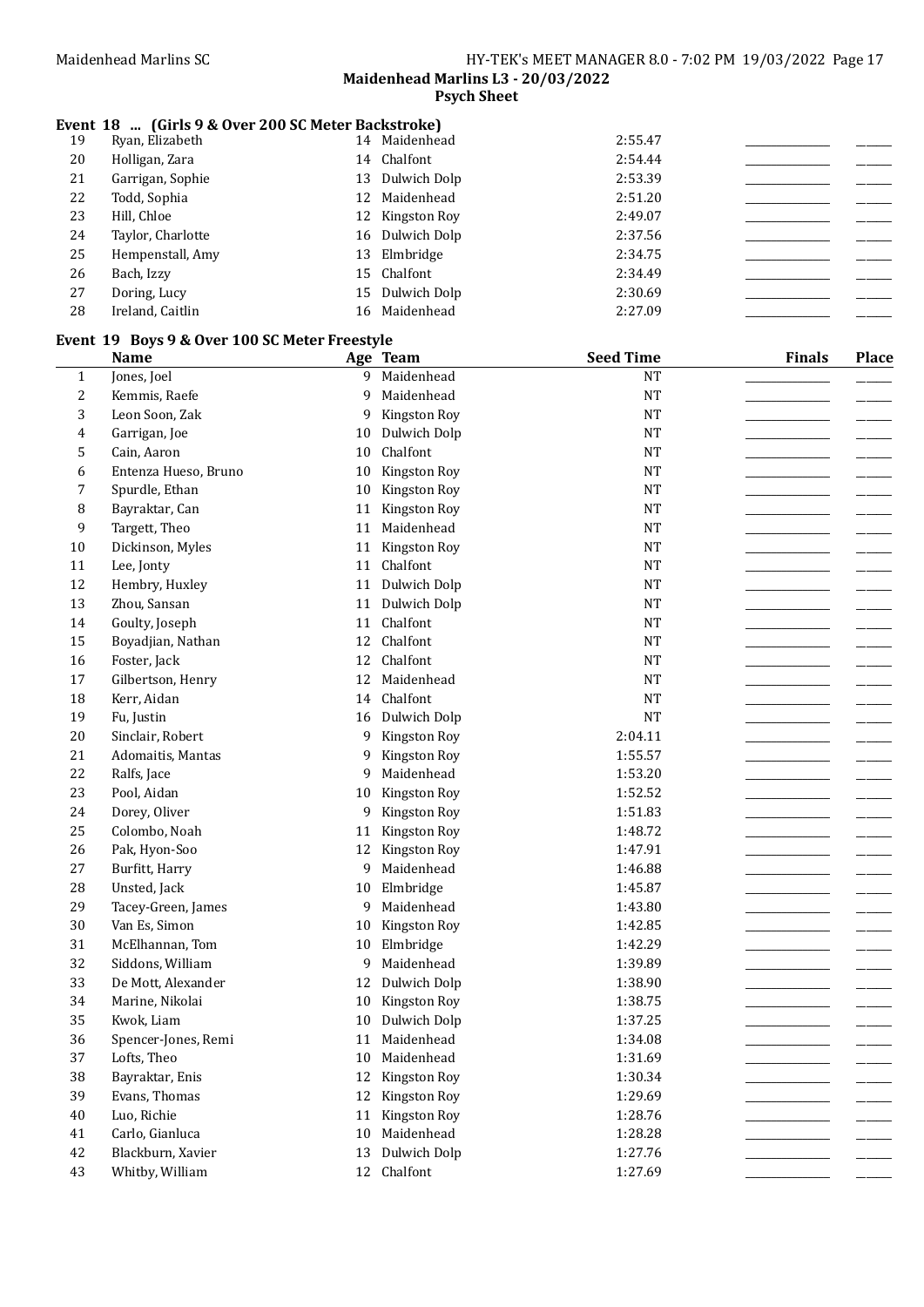#### Event 19 ... (Boys 9 & Over 100 SC Meter Freestyle)

| 2           | Lacaze, Malena                                    |    | 9 Kingston Roy  | NT               |               |              |
|-------------|---------------------------------------------------|----|-----------------|------------------|---------------|--------------|
| $\mathbf 1$ | Eales, Emmeline                                   | 9  | Kingston Roy    | <b>NT</b>        |               |              |
|             | <b>Name</b>                                       |    | Age Team        | <b>Seed Time</b> | <b>Finals</b> | <b>Place</b> |
|             | Event 20 Girls 9 & Over 100 SC Meter Breaststroke |    |                 |                  |               |              |
| 94          | Dey, Jonathan                                     |    | 21 Maidenhead   | 54.88            |               |              |
| 93          | Peczak, Tomasz                                    | 16 | Maidenhead      | 56.80            |               |              |
| 92          | Benton, Henry                                     | 15 | Maidenhead      | 57.30            |               |              |
| 91          | Agko, Angelos                                     | 14 | Maidenhead      | 59.30            |               |              |
| 90          | McGarvie, Luke                                    | 16 | Chalfont        | 59.31            |               |              |
| 89          | Chilton, Christopher                              | 16 | Dulwich Dolp    | 59.44            |               |              |
| 88          | Thurlow, Sebastian                                | 15 | Dulwich Dolp    | 1:00.00          |               |              |
| 87          | Roman, Paul                                       | 15 | Dulwich Dolp    | 1:00.07          |               |              |
| 86          | Djidetchian, Theodore                             | 16 | Dulwich Dolp    | 1:00.17          |               |              |
| 85          | Supov, Anton                                      | 14 | Maidenhead      | 1:00.50          |               |              |
| 84          | Holloway, Nicholas                                |    | 13 Elmbridge    | 1:00.70          |               |              |
| 83          | Holohan, Thomas                                   | 15 | Dulwich Dolp    | 1:02.10          |               |              |
| 82          | Glazebrook, Taran                                 | 18 | Chalfont        | 1:02.35          |               |              |
| 81          | Sheppard, Istvan                                  | 15 | Maidenhead      | 1:03.00          |               |              |
| ${\bf 80}$  | Potter, Callum                                    |    | 14 Maidenhead   | 1:03.10          |               |              |
| 79          | McDowell, Oliver                                  | 17 | Chalfont        | 1:03.39          |               |              |
| 78          | Charley, Ethan                                    | 13 | Maidenhead      | 1:04.00          |               |              |
| 77          | Owen, William                                     | 15 | Maidenhead      | 1:05.16          |               |              |
| 76          | Burgin Widmer, Orlando                            | 15 | Kingston Roy    | 1:06.73          |               |              |
| 75          | Hall, Samuel                                      | 13 | Elmbridge       | 1:06.77          |               |              |
| 74          | Lagzouli, Adam                                    | 13 | Dulwich Dolp    | 1:07.34          |               |              |
| 73          | Correia, Bastien                                  | 13 | Maidenhead      | 1:09.23          |               |              |
| 72          | Buchbinder, Janik                                 | 13 | Kingston Roy    | 1:09.47          |               |              |
| 71          | Kennedy, Samuel                                   | 13 | Maidenhead      | 1:09.57          |               |              |
| $70\,$      | Hall, Daniel                                      | 14 | Maidenhead      | 1:10.66          |               |              |
| 69          | Bryant, Lucas                                     | 12 | Maidenhead      | 1:11.03          |               |              |
| 68          | Kwok, Aidan                                       | 13 | Dulwich Dolp    | 1:12.13          |               |              |
| 67          | Greenough, Joshua                                 | 11 | Maidenhead      | 1:12.23          |               |              |
| 66          | Owen, James                                       | 12 | Maidenhead      | 1:12.76          |               |              |
| 65          | Murray, Oliver                                    | 11 | Maidenhead      | 1:13.90          |               |              |
| 64          | Rodger, Sam                                       | 13 | Maidenhead      | 1:13.94          |               |              |
| 63          | Wagner, Jake                                      | 15 | Chalfont        | 1:13.97          |               |              |
| 62          | Griffiths, Joe                                    | 10 | Maidenhead      | 1:14.26          |               |              |
| 61          | Friesen, Finley                                   | 12 | Maidenhead      | 1:15.25          |               |              |
| 60          | Jangra, Krish                                     | 16 | Maidenhead      | 1:15.69          |               |              |
| 59          | Colman, Stanley                                   |    | 12 Dulwich Dolp | 1:17.32          |               |              |
| 58          | Davison, Alexander                                |    | 12 Maidenhead   | 1:17.90          |               |              |
| 57          | Dekkoun, Omar                                     | 14 | Dulwich Dolp    | 1:18.00          |               |              |
| 56          | Koutsoudis-Bhuller, Leander                       | 12 | Kingston Roy    | 1:18.57          |               |              |
| 55          | Fraser, Rory                                      | 12 | Kingston Roy    | 1:18.71          |               |              |
| 54          | Chen, Daniel                                      | 11 | Maidenhead      | 1:20.06          |               |              |
| 53          | Siddique, Sufiyan                                 | 13 | Dulwich Dolp    | 1:20.54          |               |              |
| 52          | Bunth, Arthur                                     | 12 | Elmbridge       | 1:20.62          |               |              |
| 51          | Dore, Oliver                                      |    | 11 Kingston Roy | 1:20.82          |               |              |
| 50          | Sychov, Kirill                                    | 11 | Maidenhead      | 1:20.92          |               |              |
| 49          | Ratnapala, Zack                                   | 10 | Maidenhead      | 1:22.36          |               |              |
| 48          | Alampi, Dario                                     | 11 | Elmbridge       | 1:22.50          |               |              |
| 47          | Lacaze, Amaury                                    | 13 | Kingston Roy    | 1:22.68          |               |              |
| 46          | Holligan, Zac                                     | 12 | Chalfont        | 1:23.96          |               |              |
| 45          | Bucur, Alexandru                                  | 14 | Dulwich Dolp    | 1:27.32          |               |              |
| 44          | Brooks, Jack                                      | 10 | Maidenhead      | 1:27.52          |               |              |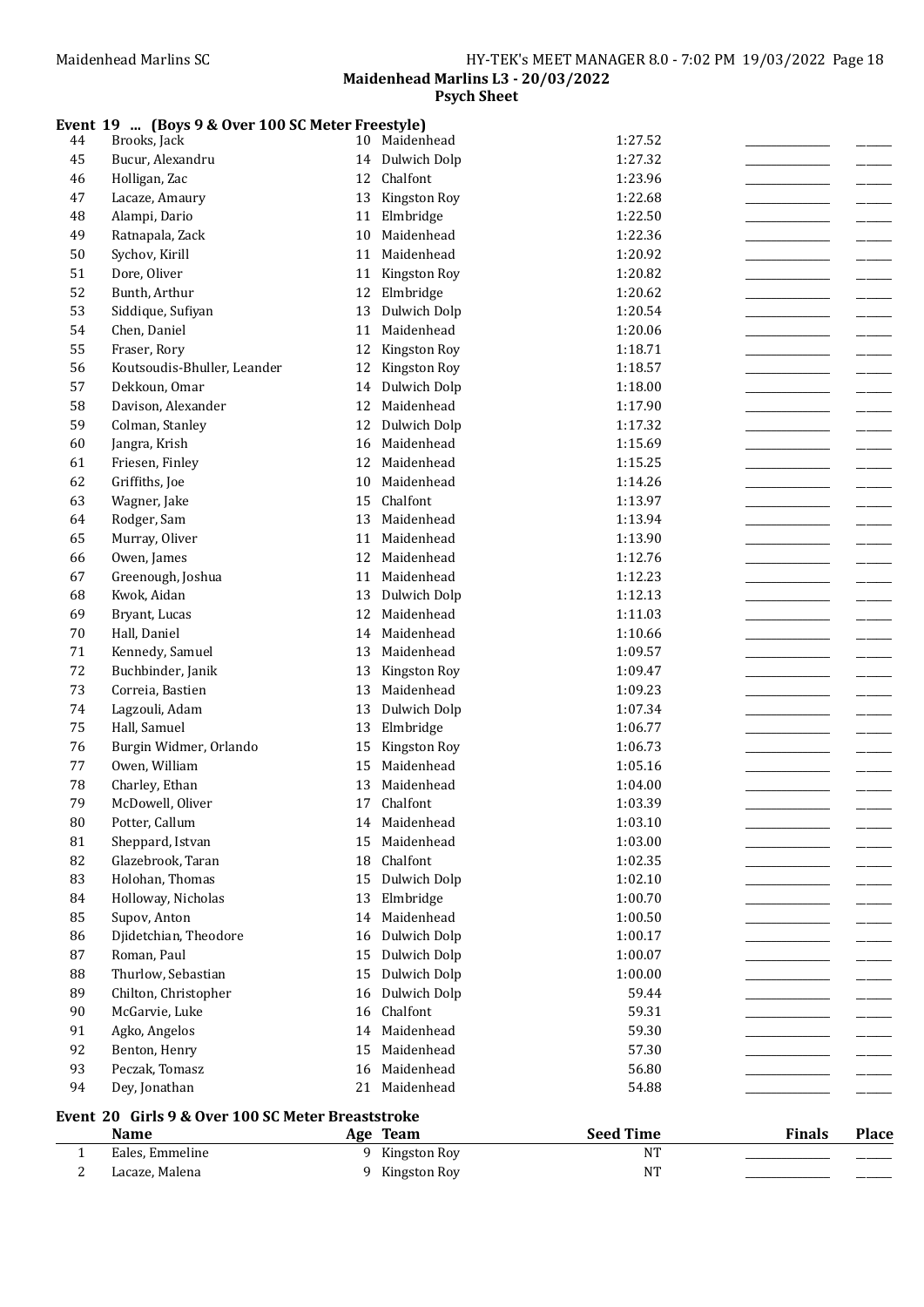## Event 20 ... (Girls 9 & Over 100 SC Meter Breaststroke)

| 3              | Tipper, Luna                          | 9        | Kingston Roy             | <b>NT</b>          |  |
|----------------|---------------------------------------|----------|--------------------------|--------------------|--|
| $\overline{4}$ | Eastwood, Isabelle                    | 9        | Kingston Roy             | <b>NT</b>          |  |
| 5              | Collins, Florence                     | 9        | Elmbridge                | <b>NT</b>          |  |
| 6              | Chicote Amigo, Valentina              | 10       | Maidenhead               | <b>NT</b>          |  |
| 7              | Gartshore, Hannah                     | 10       | Maidenhead               | <b>NT</b>          |  |
| 8              | Littley, Mia                          | 10       | Maidenhead               | <b>NT</b>          |  |
| 9              | Fleming, Alice                        | 10       | Maidenhead               | <b>NT</b>          |  |
| 10             | Carroll, Iona                         | 10       | Kingston Roy             | <b>NT</b>          |  |
| 11             | Buchbinder, Leonie                    | 10       | Kingston Roy             | <b>NT</b>          |  |
| 12             | Garrigan, Eloise                      | 10       | Dulwich Dolp             | <b>NT</b>          |  |
| 13             | Salmon, Madeleine                     | 10       | Dulwich Dolp             | <b>NT</b>          |  |
| 14             | Drissell, Alina                       | 11       | Chalfont                 | <b>NT</b>          |  |
| 15             | Tang, Ziqi                            | 11       | Elmbridge                | <b>NT</b>          |  |
| 16             | Maher, Caitlyn                        | 11       | Elmbridge                | <b>NT</b>          |  |
| 17             | Camburn, Arabella                     | 11       | Kingston Roy             | <b>NT</b>          |  |
| 18             | Porter, Eliza                         | 11       | Kingston Roy             | <b>NT</b>          |  |
| 19             | Orfinada, Chelsy                      | 11       | Dulwich Dolp             | <b>NT</b>          |  |
| 20             | Nakazawa, Chiharu                     | 11       | Elmbridge                | <b>NT</b>          |  |
| 21             | Kemmis, Aurelia                       | 13       | Maidenhead               | <b>NT</b>          |  |
| 22             |                                       | 11       | Kingston Roy             | 2:43.48            |  |
| 23             | Ajith, Thulashi                       | 9        | Maidenhead               | 2:30.44            |  |
| 24             | Todd, Abigail                         |          |                          | 2:29.63            |  |
|                | Forshaw, Grace                        |          | 11 Kingston Roy          | 2:24.35            |  |
| 25             | Khan, Maryam                          | 9        | Kingston Roy             |                    |  |
| 26             | Lacaze, Emeline                       | 11       | Kingston Roy             | 2:17.42            |  |
| $27\,$         | Szawarska, Alicja                     | 11       | Chalfont                 | 2:16.73            |  |
| 28             | Teasdel, Lucy                         | 10       | Kingston Roy             | 2:10.04            |  |
| 29             | Francis, Shreya                       | 12       | Kingston Roy             | 2:09.66            |  |
| 30<br>31       | Brown, Amanda                         | 10       | Kingston Roy             | 2:09.46            |  |
|                | Ross, Zoe                             | 10       | Kingston Roy             | 2:08.20            |  |
| 32<br>33       | Kincaid, Jasmine                      | 11       | Kingston Roy             | 2:04.38            |  |
|                | Babcock, Elizabeth                    | 10       | Maidenhead               | 2:04.19            |  |
| 34             | Flaxman Johnson, Olivia               | 10       | Maidenhead               | 2:01.22            |  |
| 35<br>36       | Riontino, Kate                        | 12       | Kingston Roy             | 1:59.97            |  |
|                | Archer, Evelyn                        | 11       | Kingston Roy             | 1:58.83            |  |
| 37             | Sinclair, Isabelle                    | 12       | Kingston Roy             | 1:58.16            |  |
| 38             | Agnew, Sophie                         | 10       | Elmbridge                | 1:57.76            |  |
| 39             | Dekkoun, Reem                         | 12       | Dulwich Dolp             | 1:55.60            |  |
| 40             | Buchanan, Ellie                       | 10       | Elmbridge                | 1:54.29            |  |
| 41             | Ritchie, Sinead                       | 12       | Kingston Roy             | 1:53.75            |  |
| 42             | Shamdasani, Laura                     | 12       | Kingston Roy             | 1:52.43            |  |
| 43             | Hill, Chloe                           | 12       | Kingston Roy             | 1:50.26            |  |
| 44             | Teasdel, Alice                        | 12       | Kingston Roy             | 1:49.79            |  |
| 45             | Bowen, Ava                            |          | 12 Dulwich Dolp          | 1:45.24            |  |
| 46             | Garrigan, Sophie                      | 13       | Dulwich Dolp             | 1:44.14            |  |
| 47             | Siddons, Amelie                       |          | 12 Maidenhead            | 1:43.93            |  |
| 48             | Jones, Carys                          | 11       | Chalfont                 | 1:43.74            |  |
| 49             | Beveridge-Gray, Elizabeth             |          | 14 Kingston Roy          | 1:43.21            |  |
| 50<br>51       | Casati, Zoe                           | 12<br>12 | Kingston Roy<br>Chalfont | 1:42.79<br>1:40.85 |  |
| 52             | Blake Greenslade, Arianna             | 12       | Kingston Roy             | 1:40.65            |  |
| 53             | Karatzas, Moira<br>Hulston, Elizabeth | 12       | Dulwich Dolp             | 1:40.55            |  |
| 54             | Andrea, Hanna                         | 12       | Maidenhead               | 1:38.86            |  |
| 55             | Davies, Jemima                        | 13       | Kingston Roy             | 1:38.84            |  |
| 56             | Burfitt, Charlotte                    |          | 11 Maidenhead            | 1:38.50            |  |
| 57             | Ryan, Elizabeth                       | 14       | Maidenhead               | 1:37.98            |  |
| 58             | Williams, Lucia                       |          | 11 Kingston Roy          | 1:37.87            |  |
|                |                                       |          |                          |                    |  |